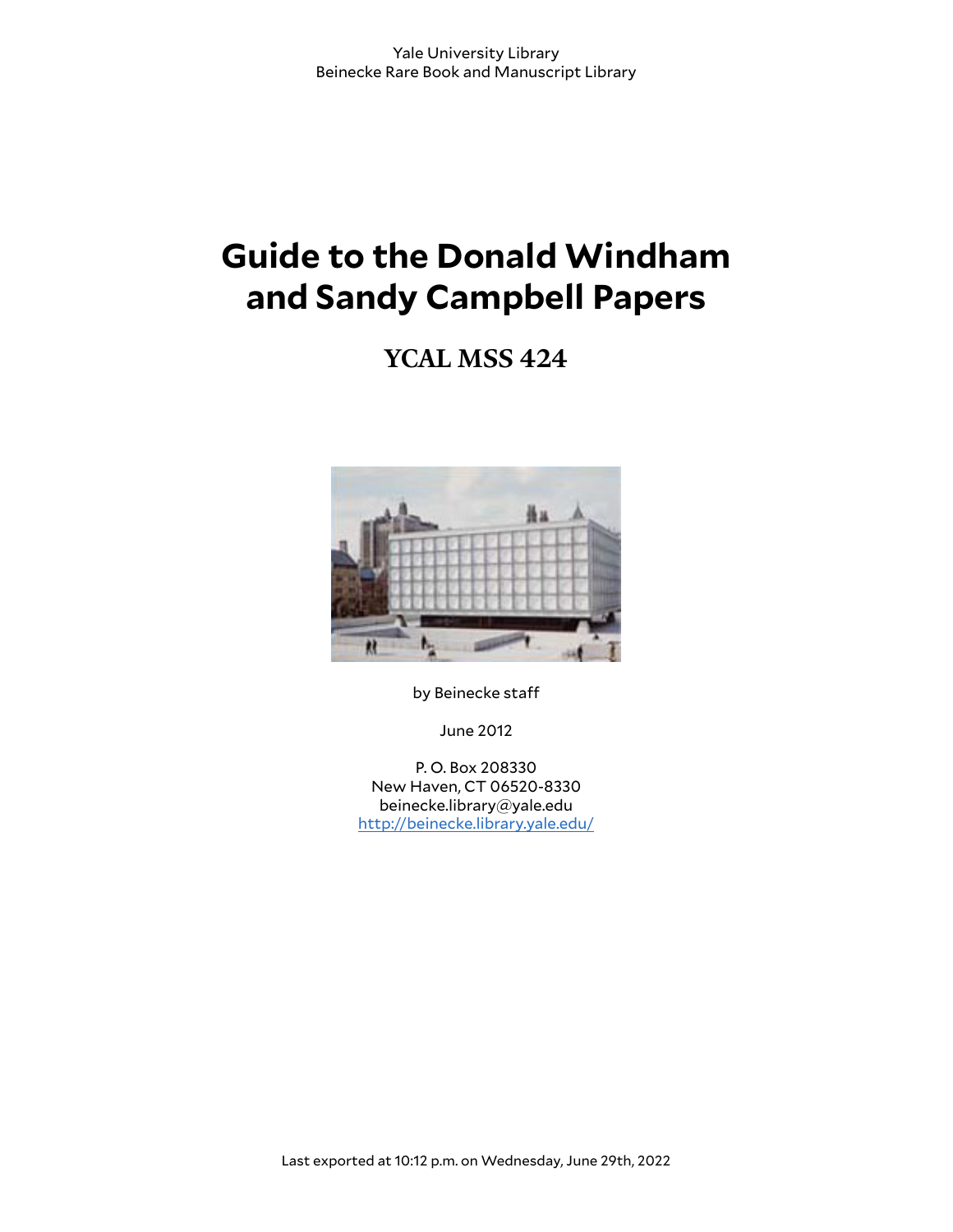# **Table of Contents**

| Series VII: Other papers, circa 1960-1999 |  |
|-------------------------------------------|--|
|                                           |  |
|                                           |  |
|                                           |  |
|                                           |  |
|                                           |  |
|                                           |  |
|                                           |  |
|                                           |  |
|                                           |  |
|                                           |  |
|                                           |  |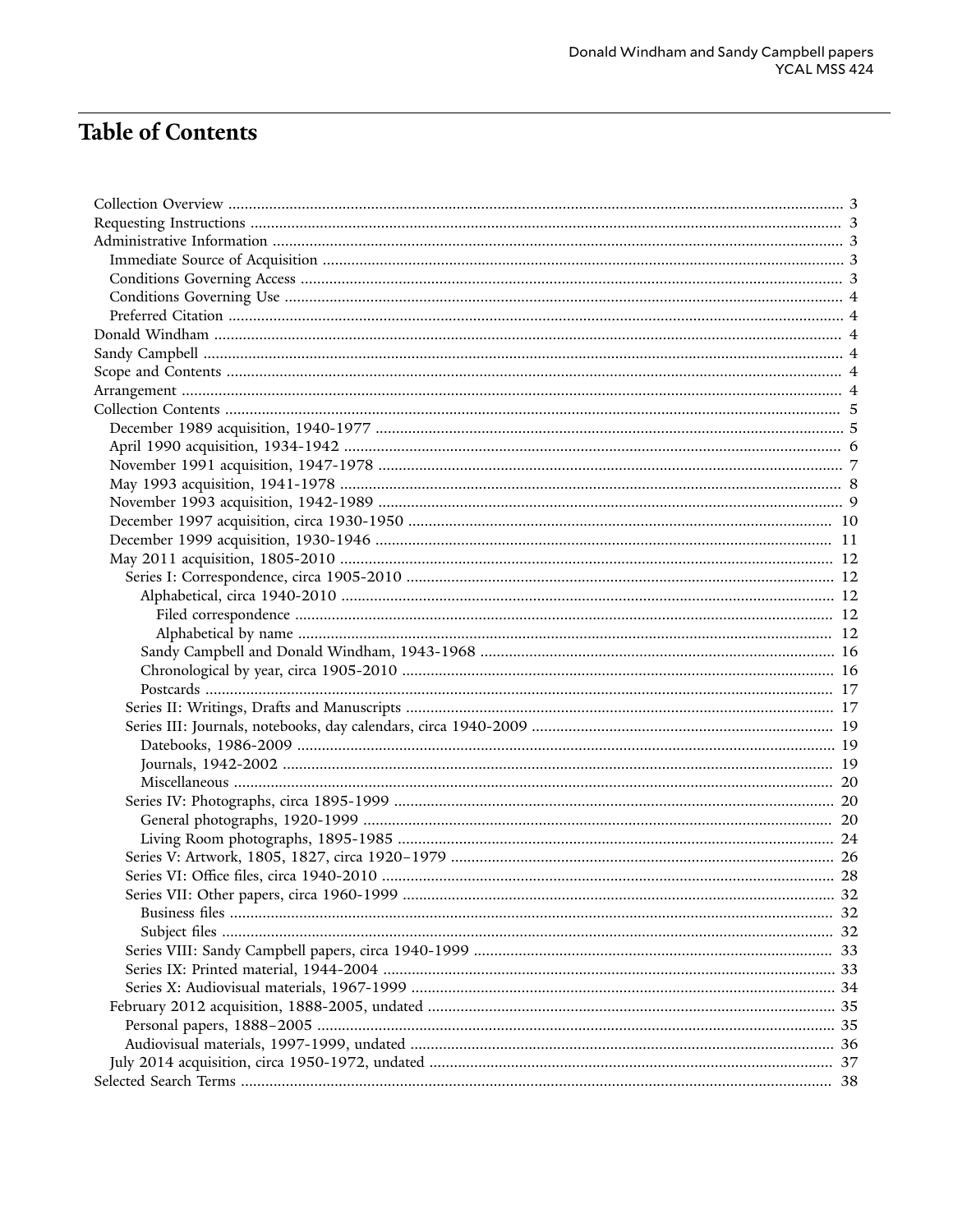### <span id="page-2-0"></span>**Collection Overview**

|                                  | <b>REPOSITORY:</b> Beinecke Rare Book and Manuscript Library<br>P.O. Box 208330<br>New Haven, CT 06520-8330<br>beinecke.library@yale.edu<br>http://beinecke.library.yale.edu/ |
|----------------------------------|-------------------------------------------------------------------------------------------------------------------------------------------------------------------------------|
| <b>CALL NUMBER: YCAL MSS 424</b> |                                                                                                                                                                               |
|                                  | <b>CREATOR:</b> Windham, Donald                                                                                                                                               |
|                                  | <b>TITLE:</b> Donald Windham and Sandy Campbell papers                                                                                                                        |
|                                  | <b>DATES: 1805-2010</b>                                                                                                                                                       |
| <b>BULK DATES: 1930-2010</b>     |                                                                                                                                                                               |
|                                  | PHYSICAL DESCRIPTION: 54.2 linear feet (77 boxes) + 2 broadside folders                                                                                                       |
| <b>LANGUAGE: English</b>         |                                                                                                                                                                               |
|                                  | <b>SUMMARY:</b> Writings, correspondence, photographs, artwork, and other papers by or<br>relating to Donald Windham and Sandy Campbell.                                      |
|                                  | <b>ONLINE FINDING AID:</b> To cite or bookmark this finding aid, please use the following link: https://<br>hdl.handle.net/10079/fa/beinecke.windham                          |

# <span id="page-2-1"></span>**Requesting Instructions**

To request items from this collection for use in the Beinecke Library reading room, please use the request links in the HTML version of this finding aid, available at [https://hdl.handle.net/10079/fa/](https://hdl.handle.net/10079/fa/beinecke.windham) [beinecke.windham](https://hdl.handle.net/10079/fa/beinecke.windham).

To order reproductions from this collection, please send an email with the call number, box number(s), and folder number(s) to [beinecke.images@yale.edu.](mailto:beinecke.images@yale.edu)

Key to the container abbreviations used in the PDF finding aid:

b. box<br>IIII item item barcode

### <span id="page-2-2"></span>**Administrative Information**

### <span id="page-2-3"></span>**Immediate Source of Acquisition**

Gifts and bequest of Donald Windham, 1989-2014.

### <span id="page-2-4"></span>**Conditions Governing Access**

The materials are open for research.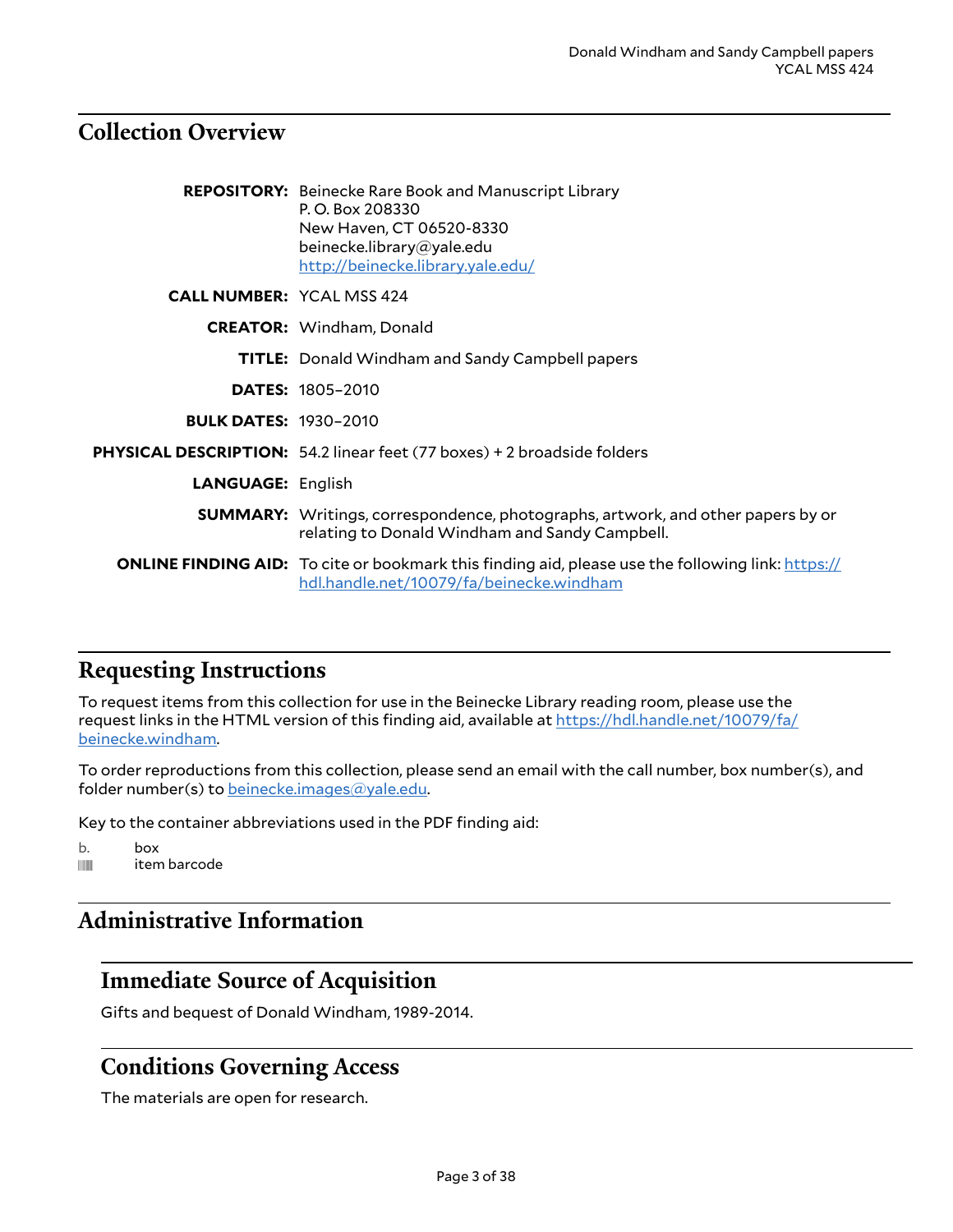Boxes 66 and 73 (audiovisual materials): Use of originals is restricted. Reference copies may be requested. Consult Access Services for further information.

Box 79: Restricted fragile material for use only with curatorial approval. Consult Access Services for further information.

### <span id="page-3-0"></span>**Conditions Governing Use**

The Donald Windham and Sandy Campbell Papers is the physical property of the Beinecke Rare Book and Manuscript Library, Yale University. Literary rights, including copyright, belong to the authors or their legal heirs and assigns. For further information, consult the appropriate curator.

### <span id="page-3-1"></span>**Preferred Citation**

Donald Windham and Sandy Campbell Papers. Yale Collection of American Literature, Beinecke Rare Book and Manuscript Library.

### <span id="page-3-2"></span>**Donald Windham**

Donald Windham (1920-2010) was an American novelist and memoirist. He collaborated with Tennessee Williams on the play You Touched Me! Windham was the partner of Sandy Campbell from 1943 until Campbell's death in 1988.

### <span id="page-3-3"></span>**Sandy Campbell**

Sandy Campbell was an American actor and publisher of the Stamperia Valdonega in Verona press.

### <span id="page-3-4"></span>**Scope and Contents**

Writings, correspondence, photographs, artwork, and other papers by or relating to Donald Windham and Sandy Campbell.

### <span id="page-3-5"></span>**Arrangement**

Organized into ten groupings: December 1989 Acquisition, April 1990 Acquisition, November 1991 Acquisition, May 1993 Acquisition, November 1993 Acquisition, December 1997 Acquisition, December 1999 Acquisition, May 2011 Acquisition, February 2012 Acquisition, and July 2014 Acquisition.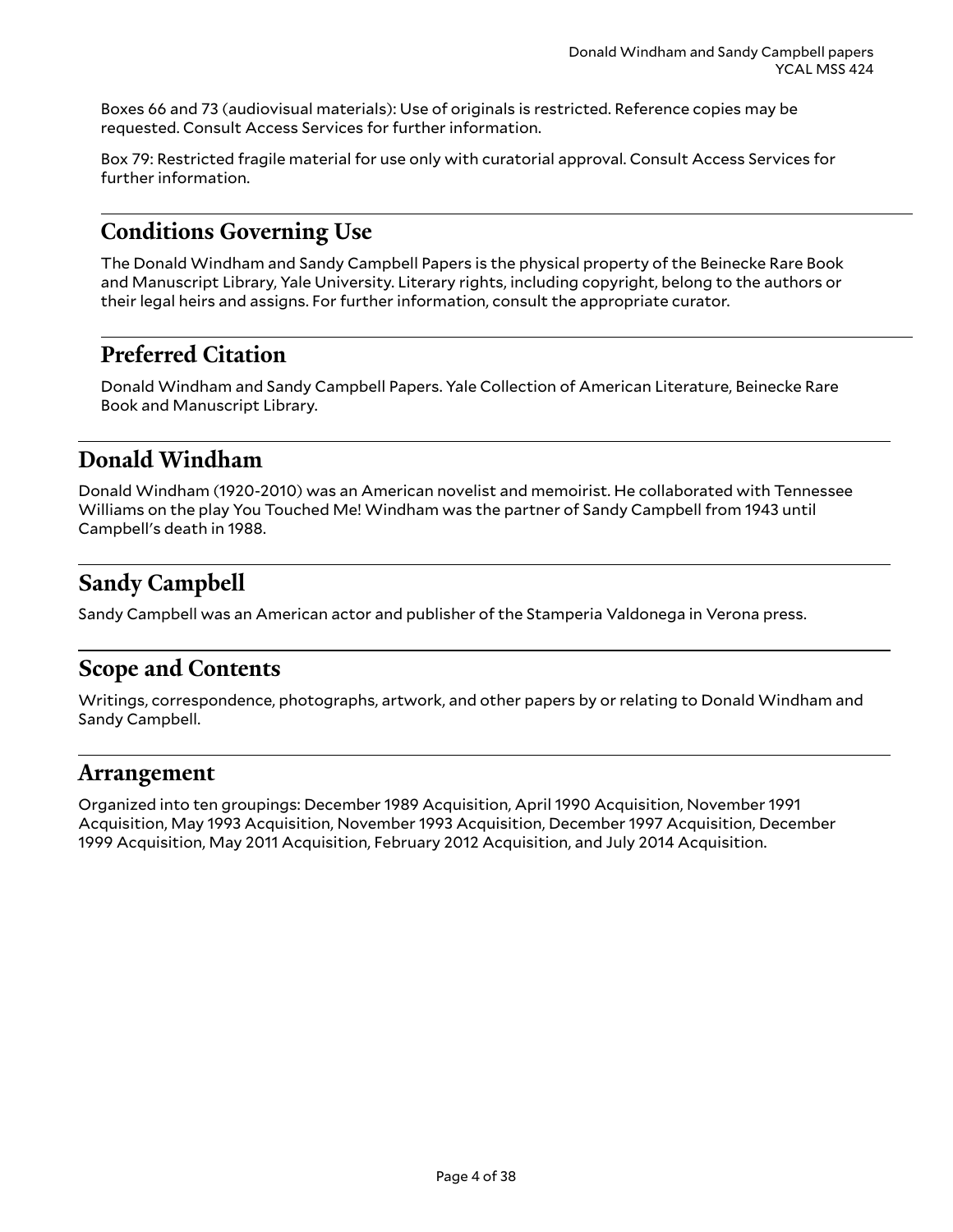# <span id="page-4-0"></span>**Collection Contents December 1989 acquisition, 1940-1977**

<span id="page-4-1"></span>*0.42 linear feet (1 box)*

|     | Williams, Tennessee - Letters and Notes                                                       | 1940-1977 |
|-----|-----------------------------------------------------------------------------------------------|-----------|
|     | Includes correspondence with Donald Windham, Fred Melton, Sandy Campbell<br>and others.       |           |
| b.1 | Detailed list of December 1989 Acquisition                                                    |           |
| b.1 | Papers; includes correspondence with Donald Windham<br>20 Folders                             | 1940-1977 |
| b.1 | Papers; includes correspondence with Donald Windham clippings,<br>programs, invitations, etc. | 1940s     |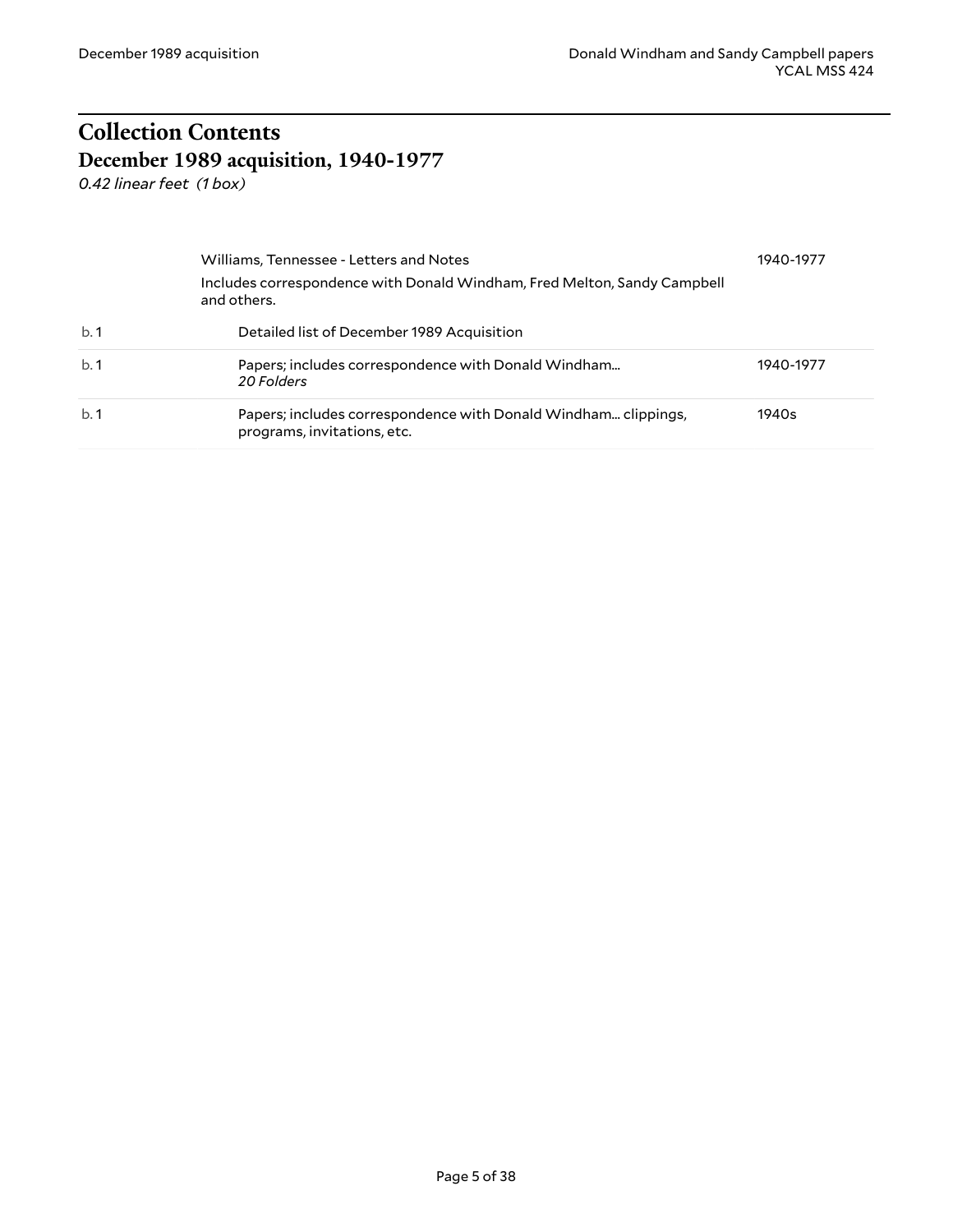# <span id="page-5-0"></span>**April 1990 acquisition, 1934-1942**

*0.21 linear feet (1 box)*

|     | Williams, Tennessee - writings<br>Includes La Vie Boheme, Poems for K., and Lyric for K. | 1934-1942 |
|-----|------------------------------------------------------------------------------------------|-----------|
| b.2 | Detailed list of April 1990 Acquisition                                                  |           |
| b.2 | Poems, prose and dramatic works: holograph and typescript<br>4 Folders                   | 1934-1942 |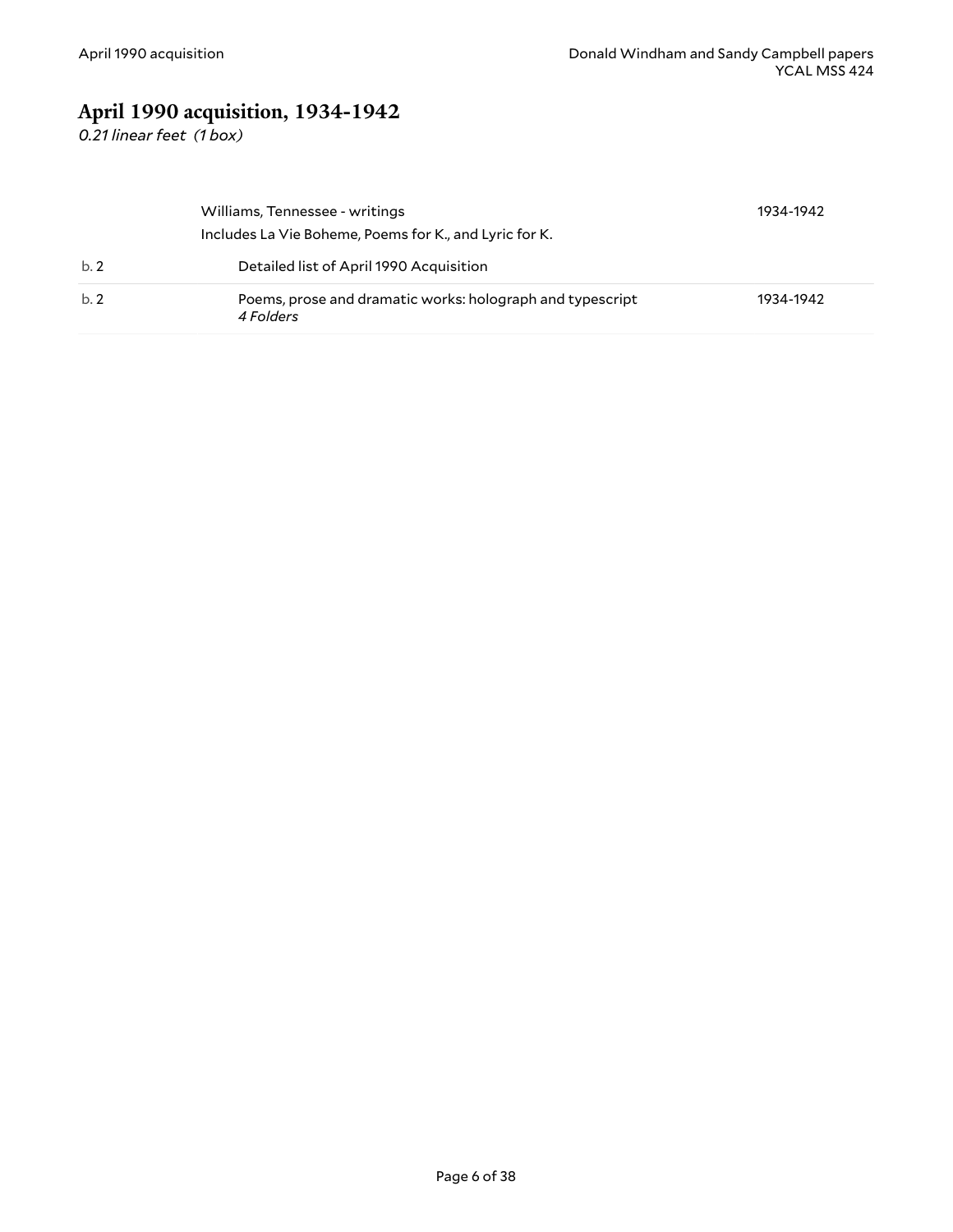### <span id="page-6-0"></span>**November 1991 acquisition, 1947-1978**

*0.21 linear feet (1 box)* Includes letters, postcards, notes and clippings.

| b.3 | Capote, Truman<br>9 Folders                | 1948-1978       |
|-----|--------------------------------------------|-----------------|
| b.3 | Forster, E.M. (Edward Morgan)<br>5 Folders | 1947–1962; 1965 |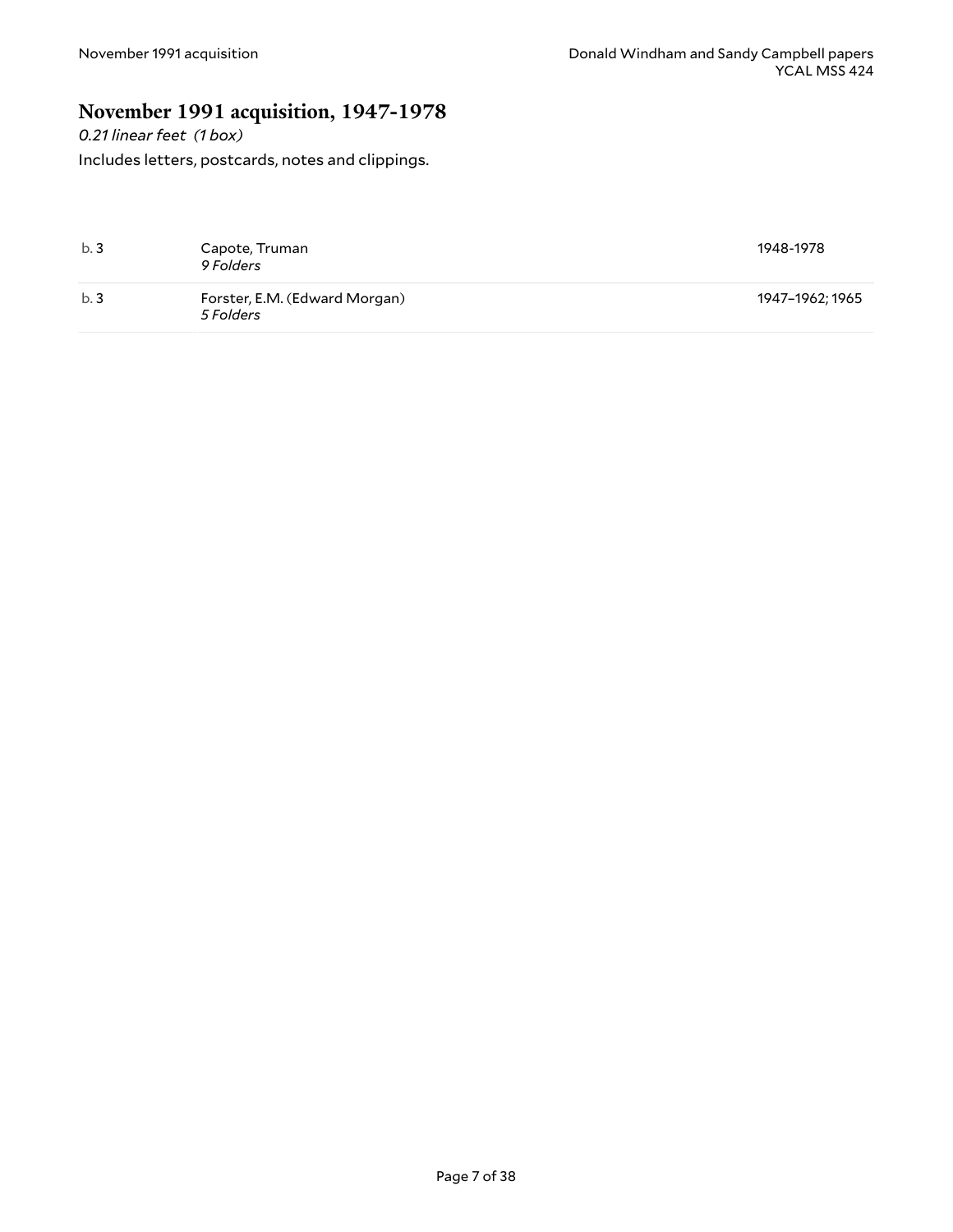# <span id="page-7-0"></span>**May 1993 acquisition, 1941-1978**

*0.42 linear feet (1 box)*

|     | Papers                                                                 | 1941-1978    |
|-----|------------------------------------------------------------------------|--------------|
| b.4 | Detailed list of May 1993 Acquisition                                  |              |
| b.4 | "Donald's Sandy book"                                                  |              |
|     | Contains empty folders and markers removed from June 1993 Acquisition. |              |
| b.4 | Ackerley, J.R.<br>7 Folders                                            | 1951-1966    |
| b.4 | Braybrooke, Neville<br>2 Folders                                       | 1971-1975    |
| b.4 | Camus, Albert                                                          | 1956-1959    |
| b.4 | Kerouac, Jack                                                          | 1968 March 5 |
| b.4 | Mann, Thomas                                                           | 1941-1945    |
| b.4 | McCullers, Carson                                                      | 1948         |
| b.4 | Moore, Marianne<br>3 Folders                                           | 1944-1964    |
| b.4 | Nin, Anaïs                                                             |              |
| b.4 | O'Neill, Carlotta<br>2 Folders                                         | 1941-1946    |
| b.4 | Sitwell, Osbert                                                        | 1960         |
| b.4 | Van Vechten, Carl<br>15 Folders                                        | 1944-1964    |
| b.4 | Van Vechten, Fania Marinoff                                            | 1964         |
| b.4 | West, Nancy                                                            | 1968-1978    |
| b.4 | Wilder, Isabel                                                         | 1964-1975    |
| b.4 | Wilder, Thornton                                                       | 1949-1973    |
|     | Manuscripts                                                            | 1946-1948    |
| b.4 | Merrill, James                                                         | 1946-1948    |
|     | Contains corrected signed typescripts of poems by James Merrill.       |              |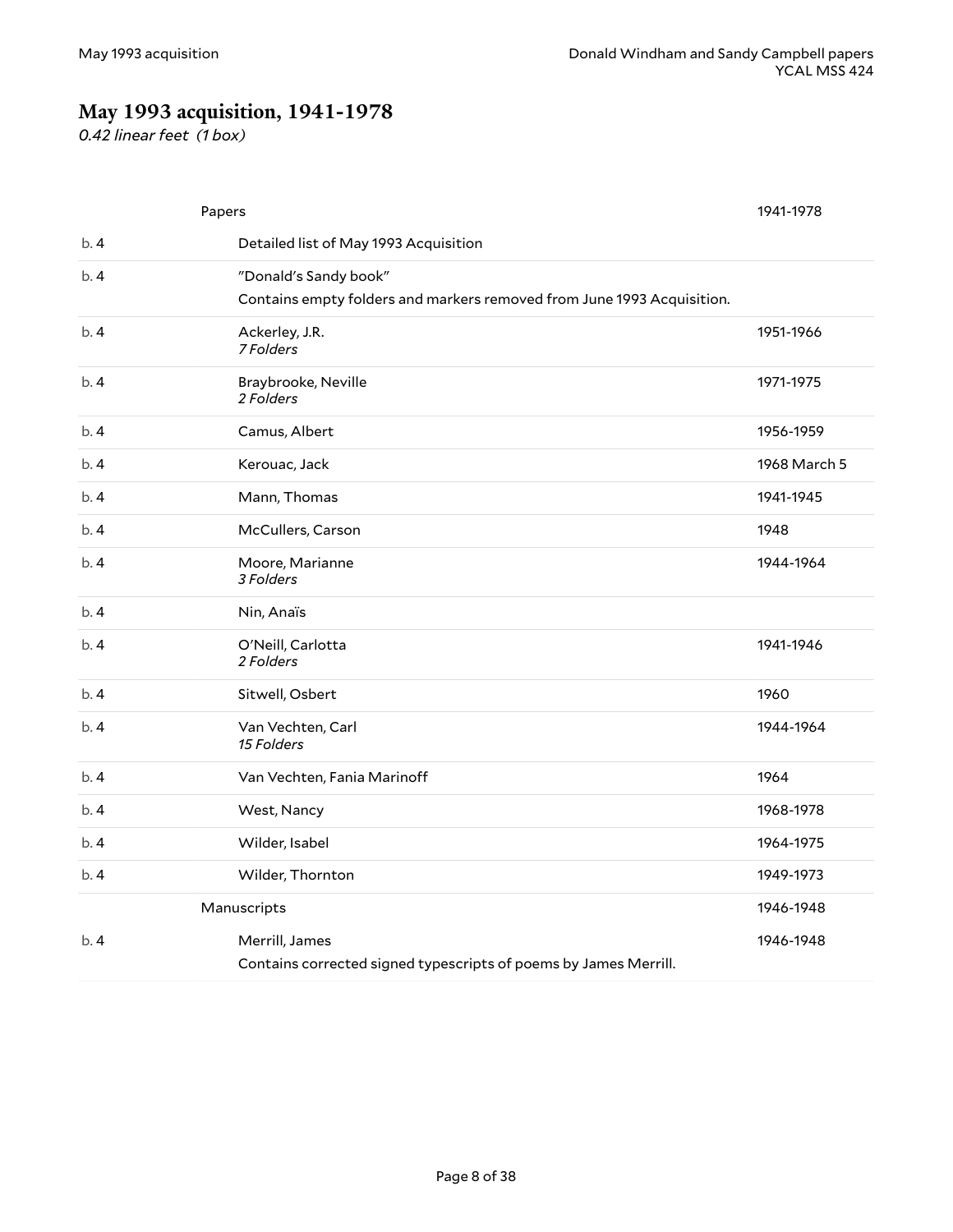# <span id="page-8-0"></span>**November 1993 acquisition, 1942-1989**

*0.21 linear feet (1 box)*

| b.5 | Empty folders and sleeves removed from November 1993 Acquisition                                                                                                                                                                                  |           |
|-----|---------------------------------------------------------------------------------------------------------------------------------------------------------------------------------------------------------------------------------------------------|-----------|
| b.5 | Greene, Graham                                                                                                                                                                                                                                    | 1956-1988 |
|     | Contains correspondence from Graham Greene and Graham Greene's secretary<br>to Donald Windham and Sandy Campbell. Also contains correspondence from<br>Donald Windham to Graham Greene.                                                           |           |
| b.5 | Forster, E.M. (Edward Morgan)                                                                                                                                                                                                                     |           |
|     | Contains a holograph of the E.M. Forster introduction to the book "The Warm<br>Country" by Donald Windham.                                                                                                                                        |           |
| b.5 | Isherwood, Christopher                                                                                                                                                                                                                            | 1942-1962 |
|     | Contains letters and postcards to Donald Windham and Sandy Campbell, as well<br>a letter to Lincoln [Kirstein] from Christopher Isherwood. Also contains a typed<br>copy on carbon paper of the poem "On his Queerness" by Christopher Isherwood. |           |
| b.5 | Lee, Nell Harper                                                                                                                                                                                                                                  | 1984-1989 |
|     | Contains letters to Donald Windham and Sandy Campbell. Also contains a letter<br>from Julie Fallowfield to Donald Windham (1984 December 4).                                                                                                      |           |
| b.5 | Bowles, Paul                                                                                                                                                                                                                                      | 1974-1987 |
|     | Contains letters and postcards to Donald Windham. Also contains a letter from<br>Donald Windham to Paul Bowles, and a letter from Daniel Halpern to Donald<br>Windham.                                                                            |           |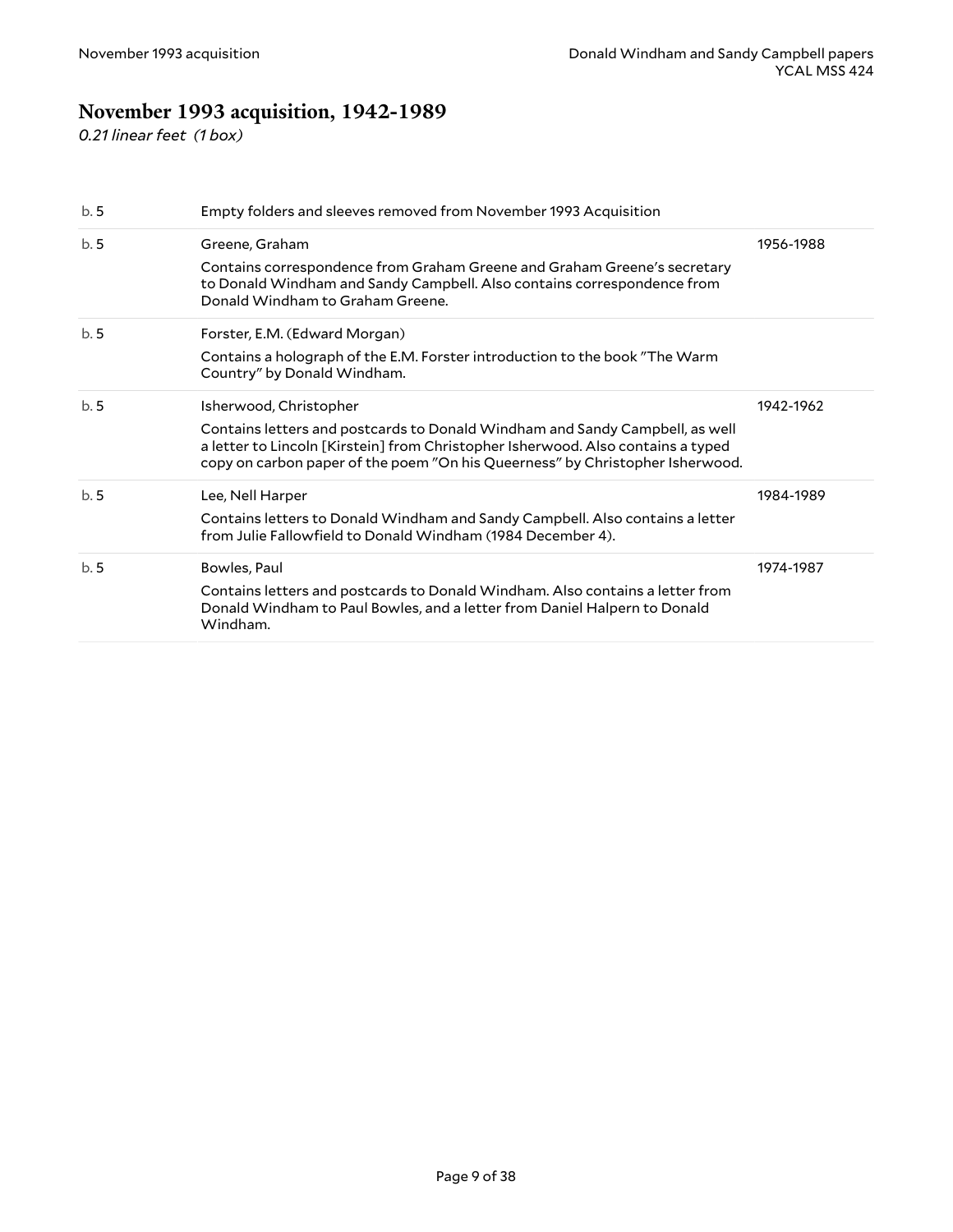### <span id="page-9-0"></span>**December 1997 acquisition, circa 1930-1950**

*0.21 linear feet (1 box)* Contains photographs.

| b.6 | Detailed list of December 1997 Acquisition |            |
|-----|--------------------------------------------|------------|
| b.6 | Campbell, Sandy                            | 1943       |
| b.6 | Gide, Andre                                | 1932-1934  |
| b.6 | Goyen, William                             | circa 1950 |
| b.6 | Green, Julian                              | circa 1930 |
| b.6 | Huxley, Aldous                             | 1946       |
| b.6 | Isherwood, Christopher                     | 1946       |
| b.6 | Kirstein, Lincoln                          | 1943       |
| b.6 | Mann, Thomas                               | circa 1947 |
| b.6 | Maugham, W. Somerset                       | circa 1942 |
| b.6 | Moore, Marianne                            | circa 1940 |
| b.6 | Parker, Dorothy                            | 1943       |
| b.6 | Porter, Katherine Anne                     | 1945       |
| b.6 | Prokosch, Frederic                         | 1938       |
| b.6 | Russell, Bertrand                          | circa 1940 |
| b.6 | Sitwell, Osbert                            | circa 1950 |
| b.6 | Waugh, Evelyn                              | 1947       |
| b.6 | Wescott, Glenway                           | circa 1940 |
| b.6 | Windham, Donald                            | 1942       |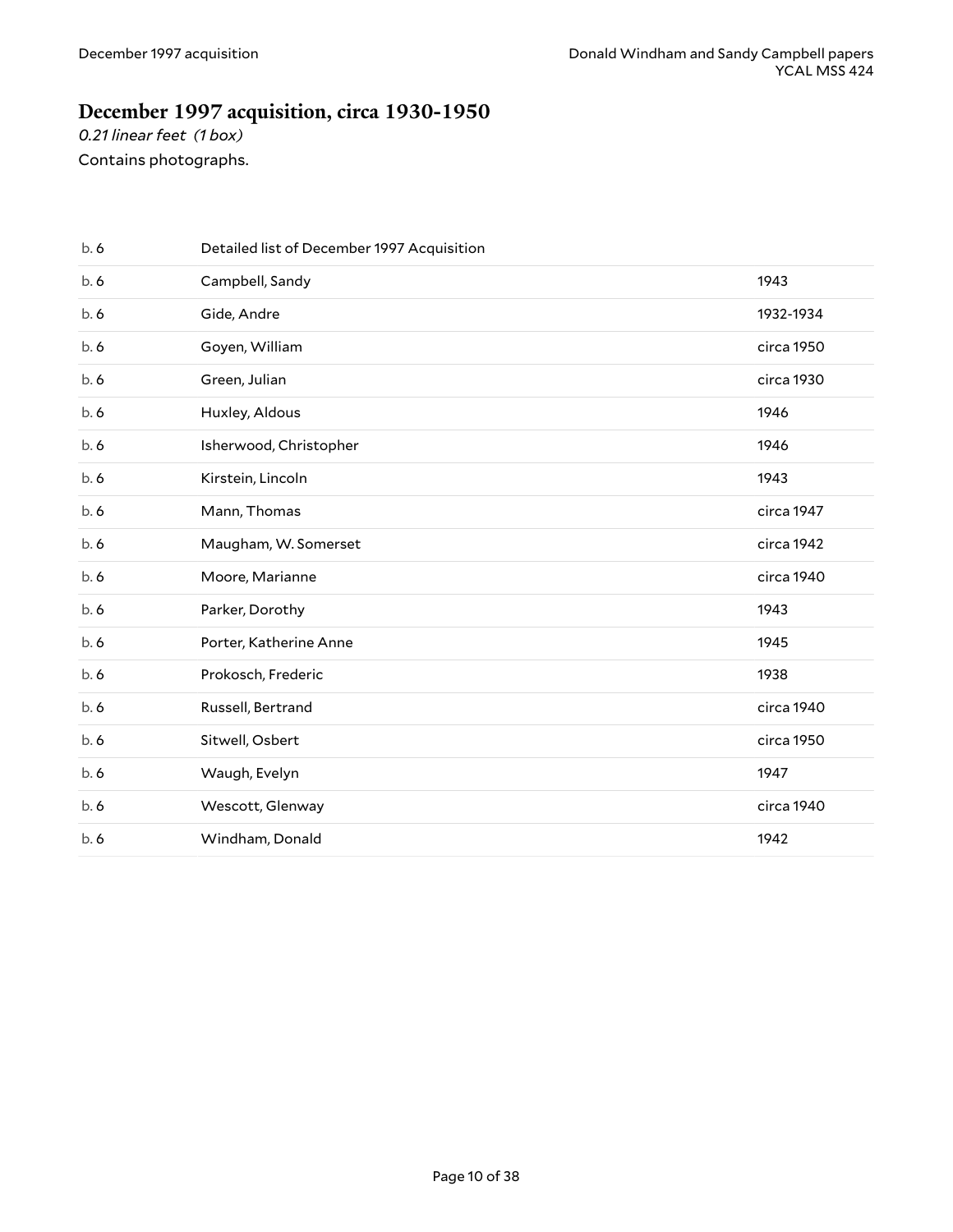# <span id="page-10-0"></span>**December 1999 acquisition, 1930-1946**

*0.21 linear feet (1 box)*

| George Platt Lynes - photographs |                        | 1930-1946       |
|----------------------------------|------------------------|-----------------|
| b.67                             | Isherwood, Christopher | circa 1939-1946 |
| b.67                             | Kokoshka, Oskar        | circa 1946      |
| b.67                             | Loy, Mina              | 1930            |
| b.67                             | Maugham, W. Somerset   | circa 1940      |
| b.67                             | Porter, Katherine Anne | circa 1940-1944 |
| b.67                             | Sitwell, Osbert        |                 |
| b.67                             | Windham, Donald        | circa 1941-1942 |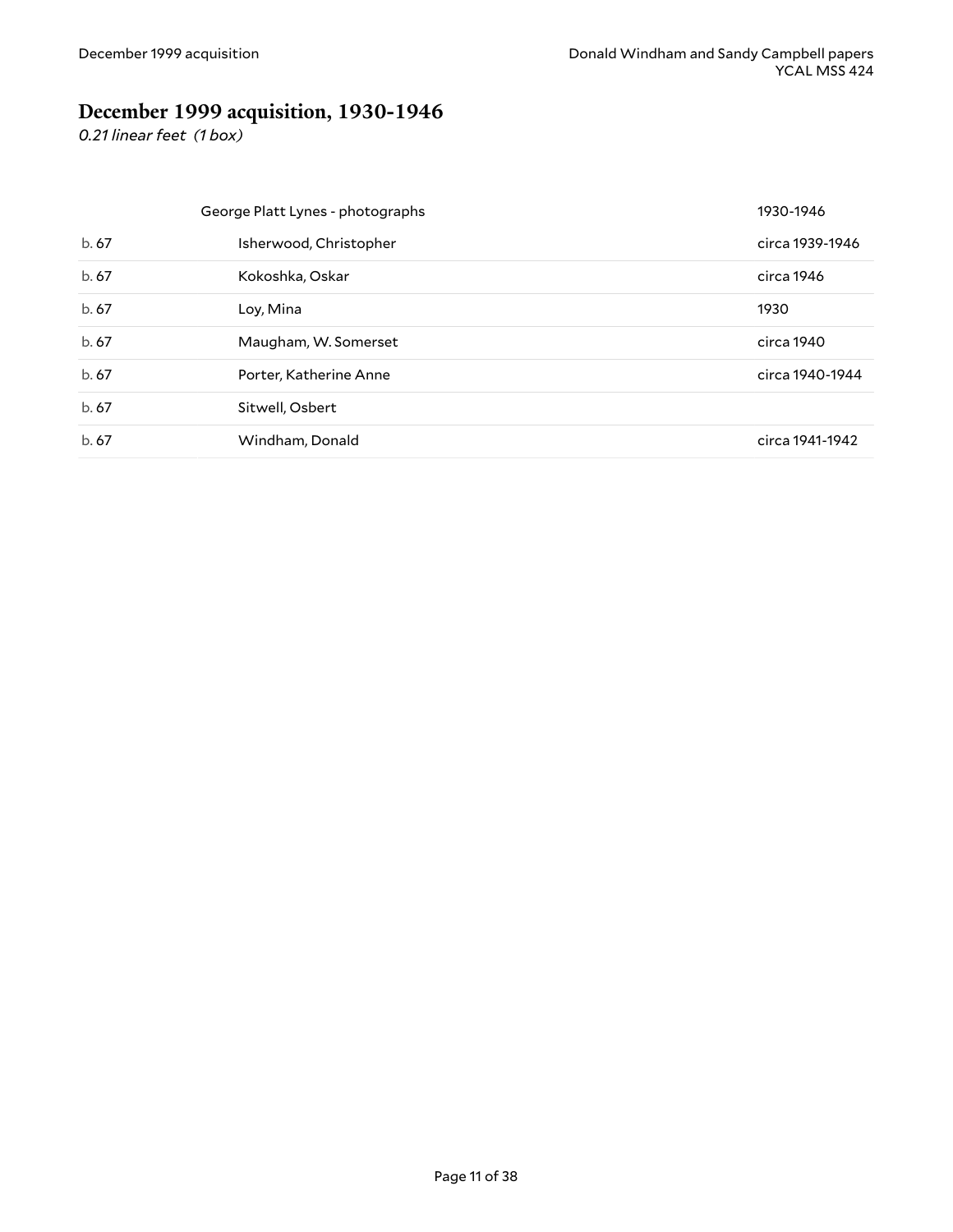# <span id="page-11-0"></span>**May 2011 acquisition, 1805-2010**

*40.14 linear feet (58 boxes) + 2 broadsides*

<span id="page-11-4"></span><span id="page-11-3"></span><span id="page-11-2"></span><span id="page-11-1"></span>

|      | Series I: Correspondence<br>11.42 linear feet (12 boxes)                                                                | circa 1905-2010 |
|------|-------------------------------------------------------------------------------------------------------------------------|-----------------|
|      | Correspondence consists of incoming and outgoing letters.                                                               |                 |
|      | Arranged into four groupings: Alphabetical, Sandy Campbell and Donald<br>Windham, Chronological by year, and Postcards. |                 |
|      | Alphabetical                                                                                                            | circa 1940-2010 |
|      | Filed correspondence                                                                                                    |                 |
| b. 7 | A                                                                                                                       | 1950s-1960s     |
| b.7  | B<br>2 Folders                                                                                                          | 1960s-1970s     |
| b.7  | C                                                                                                                       | 1950s-1990s     |
| b. 7 | G                                                                                                                       | 1950s-1990s     |
| b.7  | $H-L$<br>2 Folders                                                                                                      | 1950s-1980s     |
| b. 7 | M-Z<br>6 Folders                                                                                                        | 1940s-1980s     |
|      | Alphabetical by name                                                                                                    |                 |
| b. 8 | 1944 - ISBN                                                                                                             |                 |
| b.8  | Ackerley, J.R., photocopies<br>2 Folders                                                                                |                 |
| b.8  | As if<br>2 Folders                                                                                                      |                 |
|      | Includes correspondence with Tennessee Williams.                                                                        |                 |
| b. 8 | <b>B:29 letters from Coconut Grove</b>                                                                                  |                 |
| b.8  | Bowles, Paul                                                                                                            |                 |
| b. 8 | Bultman, Fritz - sketches for University of Georgia Museum of<br>Art                                                    |                 |
| b.8  | Bultman, Fritz<br>2 Folders                                                                                             | 1940s-1980s     |
| b.8  | Cadmus, Paul<br>4 Folders                                                                                               | 1980s-1990s     |
|      | Includes other papers, clippings, typescripts, and photographs.                                                         |                 |
| b.8  | Cadmus, Paul - letters<br>3 Folders                                                                                     | 1941-1999       |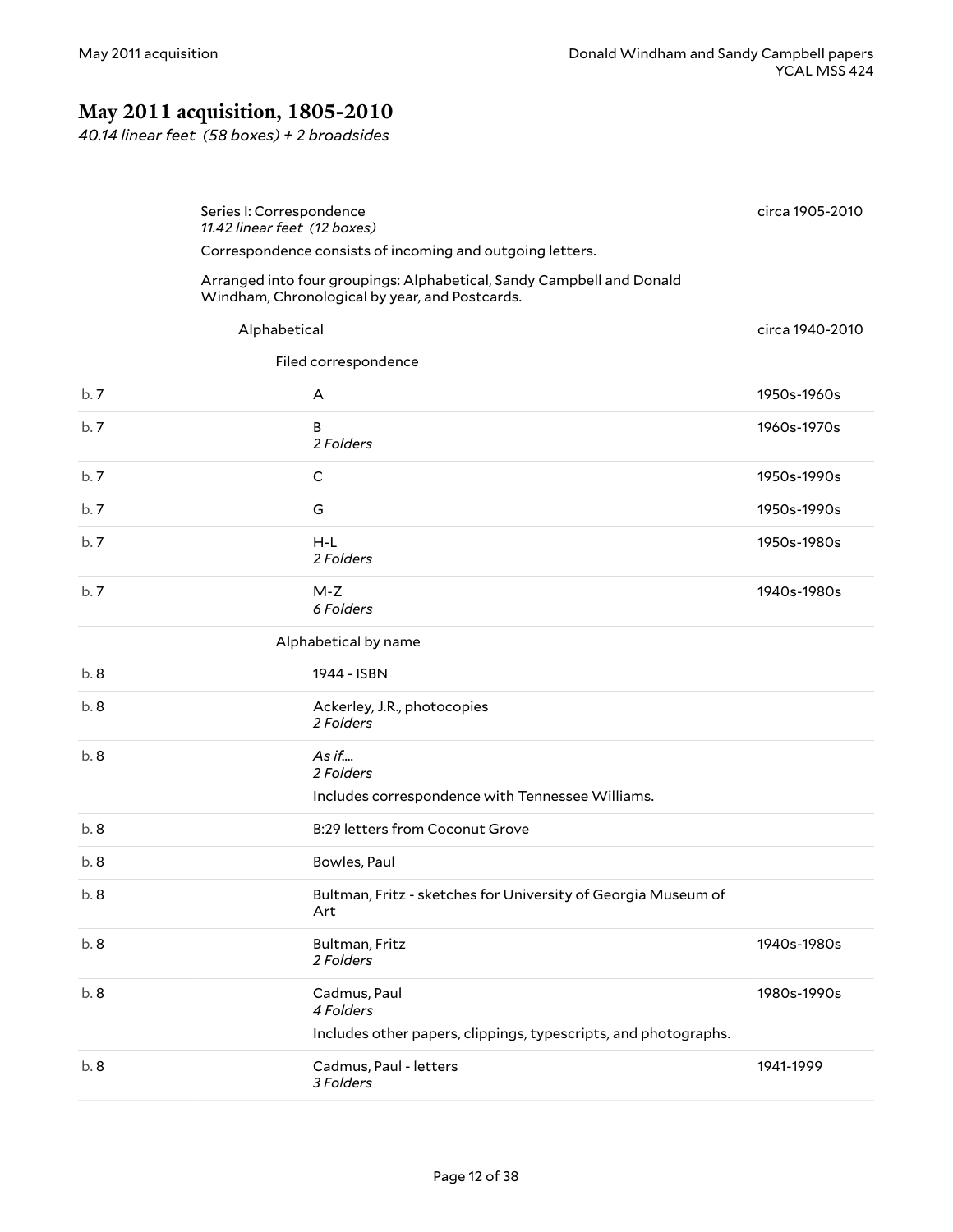| b.9   | Campbell, Sandy - "B"<br>2 Folders<br>Includes printed correspondence (1974), clippings and<br>photographs, as well as material dealing with Sandy Campbell<br>and Tallulah Bankhead. |             |
|-------|---------------------------------------------------------------------------------------------------------------------------------------------------------------------------------------|-------------|
| b.9   | Campbell, Sandy - Twenty Nine Letters from Coconut Grove                                                                                                                              | 1974        |
|       | Includes printed correspondence.                                                                                                                                                      |             |
| b.9   | Campbell, Sandy - death<br>3 Folders                                                                                                                                                  | 1988        |
|       | Includes correspondence and material regarding Sandy<br>Campbell's death.                                                                                                             |             |
| b.9   | Camus, Albert / André Gide                                                                                                                                                            | 1940s-1950s |
| b.9   | Capote, Truman - letters, etc.<br>2 Folders                                                                                                                                           |             |
|       | Includes mostly correspondence with Marie Dewey (In Cold<br>Blood) and Jack Dunphy, Capote's longtime companion.                                                                      |             |
| b.9   | Clift, Montgomery<br>2 Folders                                                                                                                                                        | 1946-1980s  |
|       | Also contains correspondence from Ethel Clift.                                                                                                                                        |             |
| b.9   | Conlon, Christopher                                                                                                                                                                   |             |
| b.9   | Cornell, Joseph                                                                                                                                                                       |             |
| b.9   | Cornell, Joseph                                                                                                                                                                       |             |
|       | Includes material regarding the "Windham: Cornell-Ashton"<br>manuscript.                                                                                                              |             |
| b.9   | Cornell, Joseph<br>2 Folders                                                                                                                                                          |             |
| b.10  | Cornell, Joseph<br>7 Folders                                                                                                                                                          | 1940s-1970s |
|       | Includes The Bel Canto Pet (1955) and Maria (1954).                                                                                                                                   |             |
| b. 10 | Cornell, Joseph - posthumous<br>3 Folders                                                                                                                                             | 1970s-1980s |
| b. 10 | de Lanux, Eyre                                                                                                                                                                        |             |
| b. 10 | DeVries, Keith                                                                                                                                                                        | 1940s-1970s |
| b. 10 | Dewey, A.A.                                                                                                                                                                           | 1970s-1980s |
| b. 10 | Dillon, Millicent                                                                                                                                                                     | 1991        |
| b. 10 | "Doris Cartoons"                                                                                                                                                                      | 1940s       |
| b. 10 | Digby, John and Joan<br>2 Folders                                                                                                                                                     |             |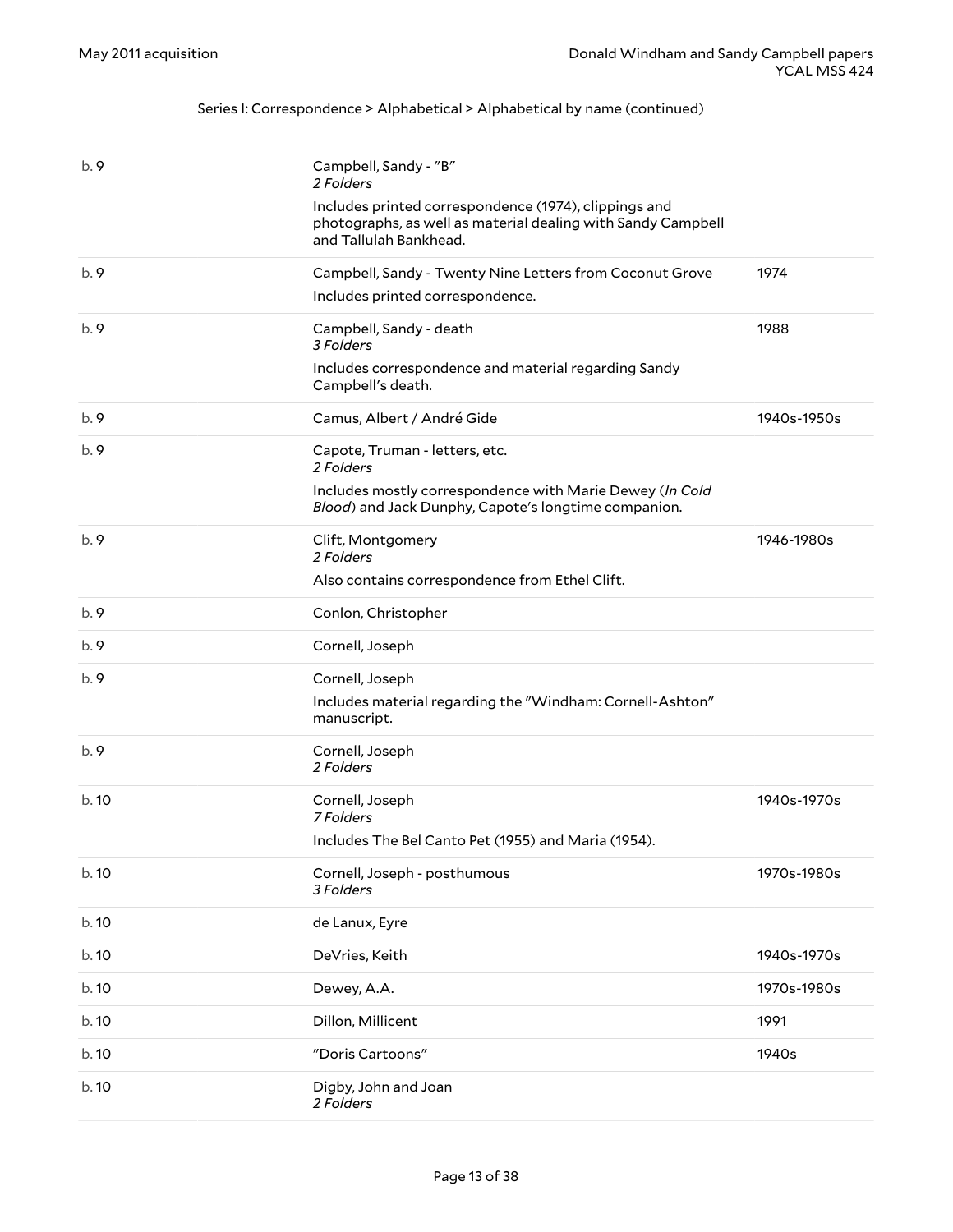| b.10  | Fish, Doris                                                                                                               | 1970s-1980s |
|-------|---------------------------------------------------------------------------------------------------------------------------|-------------|
| b. 10 | Footnote to a Friendship - reponses                                                                                       |             |
| b.11  | Footnote to a Friendship - book, photographs, etc.                                                                        |             |
| b.11  | Ford                                                                                                                      | 1940s-1970s |
| b.11  | Forster, E.M.<br>Includes printed correspondence.                                                                         | 1975        |
| b.11  | Forster, E.M.                                                                                                             |             |
| b.11  | Forster, E.M.                                                                                                             | 1970s-1990s |
| b.11  | French, Jared - posthumous                                                                                                |             |
| b.11  | French, Jared and Margaret                                                                                                |             |
| b.11  | "From Guy (and Jeff)", postcards                                                                                          | 1990s       |
| b.11  | Greene, Graham                                                                                                            |             |
| b.11  | Hart-Davis, Rupert                                                                                                        |             |
| b.11  | Inventory letters                                                                                                         |             |
| b.11  | Isherwood, Christopher                                                                                                    |             |
| b.11  | Kirstein, Lincoln / Isherwood                                                                                             |             |
| b.11  | Leavitt et al                                                                                                             |             |
| b.11  | LeClercq, Tanaquil and George Balanchine                                                                                  |             |
| b.11  | Lee, Harper                                                                                                               |             |
| b.11  | Lunt, Alfred and Lynn Fontanne<br>2 Folders                                                                               |             |
|       | Includes a copy of The Sorrows of Young Werther by Johann<br>Wolfgang von Goethe (1949), which belonged to Lynn Fontanne. |             |
| b. 11 | Lynes, George Platt                                                                                                       |             |
| b. 11 | Mann, Thomas                                                                                                              |             |
| b. 11 | Mardersteig - Officina Bodoni                                                                                             | 1980s-1990s |
| b. 11 | Mardersteig - Stone in the Hourglass                                                                                      |             |
| b. 11 | Maxwell, William                                                                                                          |             |
| b. 11 | Melton, Fred                                                                                                              |             |
| b. 12 | Melton, Fred                                                                                                              |             |
| b. 12 | Merrill, James                                                                                                            |             |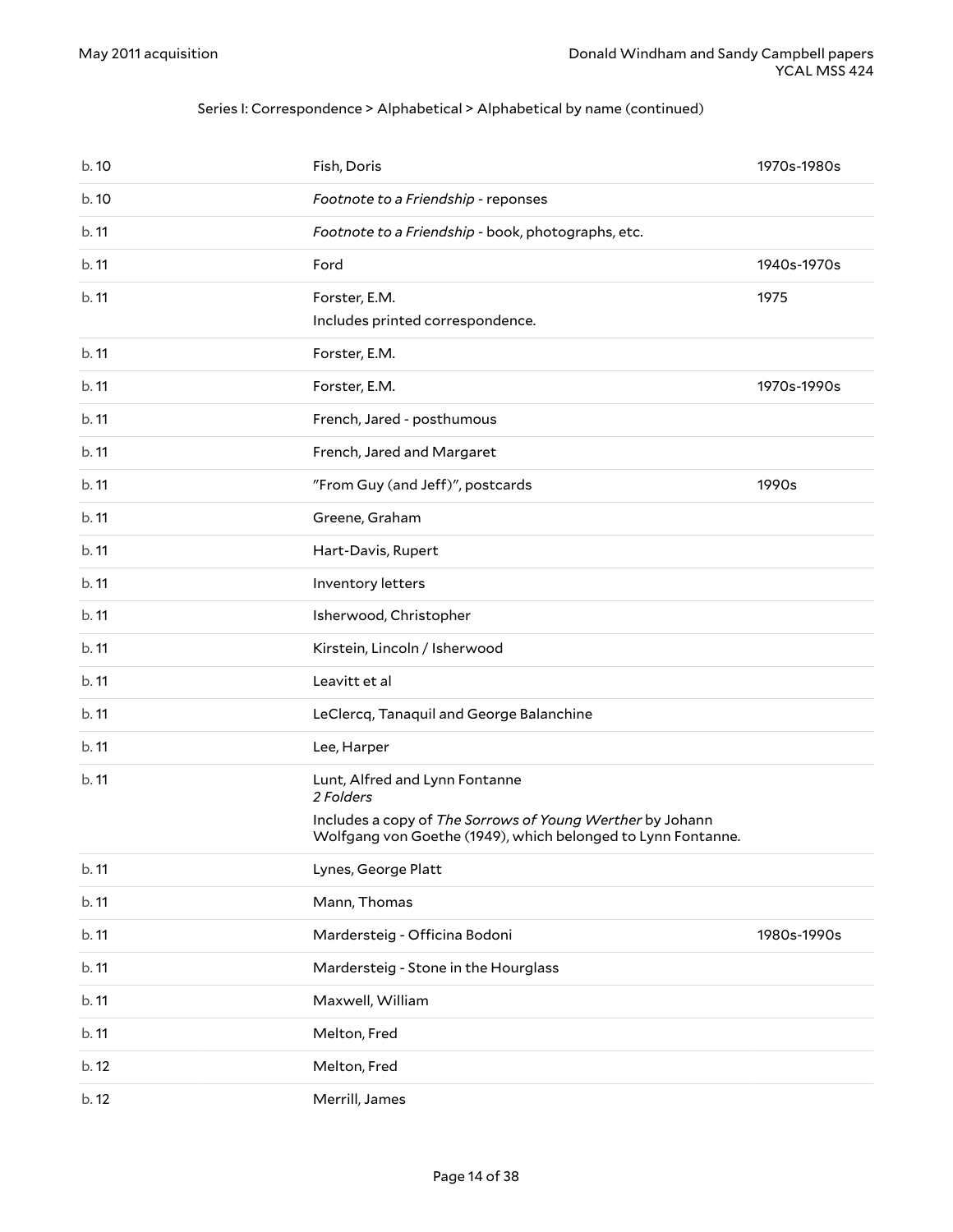| b. 12 | Miscellaneous letters from readers<br>2 Folders            |             |
|-------|------------------------------------------------------------|-------------|
| b. 12 | Mrs. Joyce of Russia and Mr. Fortes of King's<br>2 Folders |             |
| b.12  | New York Public Library                                    |             |
| b. 12 | Parker, Peter and Christopher Porter                       |             |
| b.12  | Plomer, William                                            |             |
| b. 12 | Pound, Ezra                                                |             |
| b. 12 | Purdy, James                                               | 1950s-1980s |
| b.12  | Rapisarda, Stefano                                         | 1960s-1970s |
| b.12  | Roman Spring of Alice Toklas<br>2 Folders                  |             |
| b. 12 | Schuyler, James                                            |             |
| b. 12 | Simenon, Georges                                           | 1960s-1980s |
| b. 12 | Smith, Tony and Jane Lawrence                              |             |
| b.13  | Soldati, Mario<br>2 Folders                                |             |
| b.13  | Stone in the Hourglass<br>3 Folders                        |             |
| b.13  | Svendsen, Clara<br>3 Folders                               | 1945-1989   |
| b.13  | Szladitis, Lola L.                                         |             |
| b.13  | Tanaquil                                                   |             |
| b. 13 | Unfinished business                                        |             |
| b. 13 | University of Georgia Press<br>2 Folders                   |             |
| b.13  | Van Vechten, Carl - photocopies<br>2 Folders               |             |
| b. 14 | Wescott, Glenway                                           | 1940s-1970s |
| b. 14 | Williams, Tennessee<br>5 Folders                           |             |
| b.14  | Wilson, Ronald<br>2 Folders                                |             |
| b. 14 | Yale University - Beinecke Library                         |             |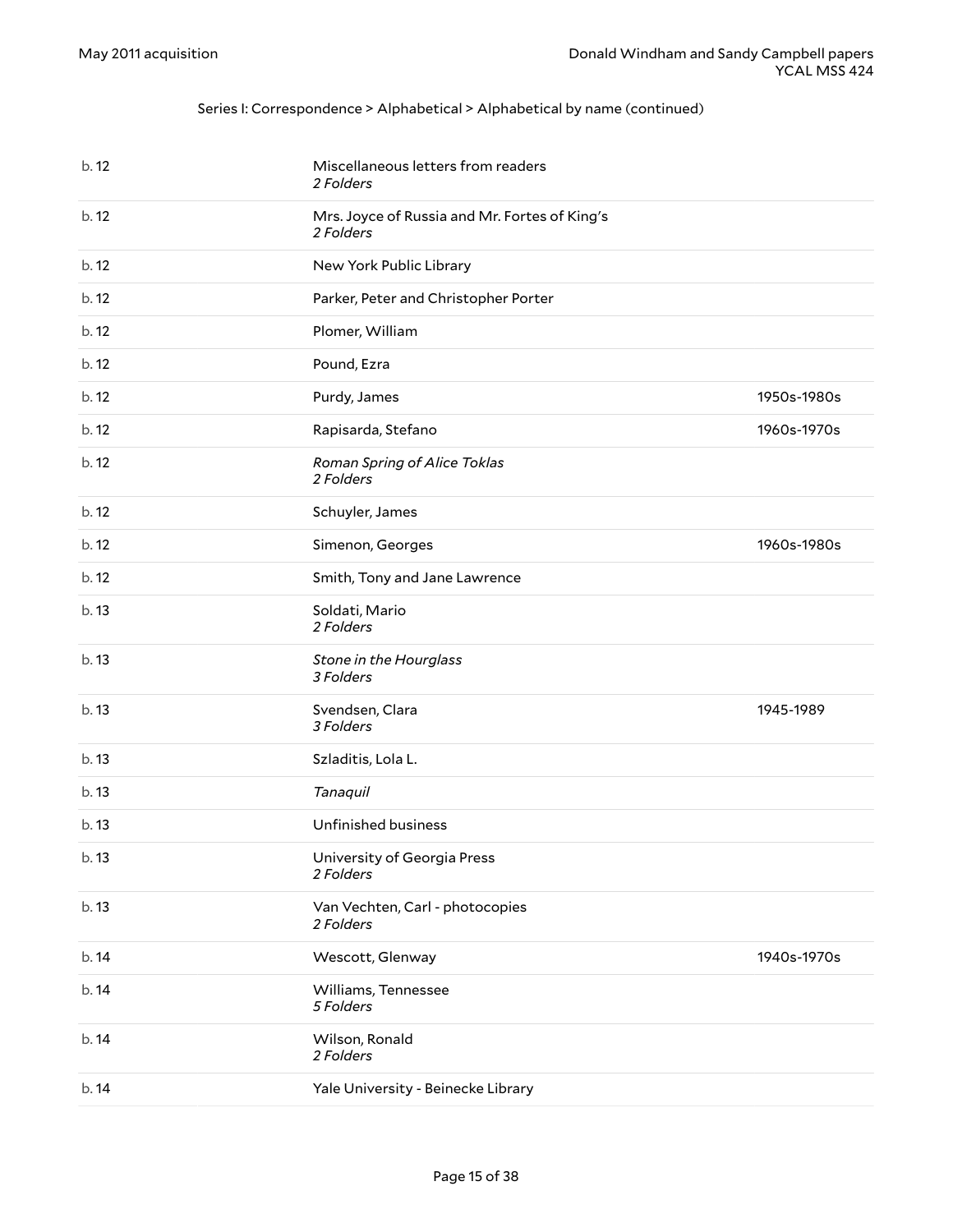<span id="page-15-1"></span><span id="page-15-0"></span>

|       | You Touched Me                                                                                                                          | 1940s-2000s     |
|-------|-----------------------------------------------------------------------------------------------------------------------------------------|-----------------|
|       | Correspondence and various material regarding You Touched Me,<br>by Tennessee Williams and Donald Windham.                              |                 |
| b.14  | Journal entries                                                                                                                         | 1940s-1970s     |
| b.14  | Kellner, Bruce<br>2 Folders                                                                                                             | 2000s           |
| b.14  | You Touched Me<br>4 Folders<br>Includes a copy of the You Touched Me manuscript,<br>financial statements from 1945 to 1957, information | 1945-1991       |
|       | regarding the Cleveland Playhouse (circa 1991) and<br>correspondence from The Director's Company.                                       |                 |
| b.15  | You Touched Me - legal                                                                                                                  |                 |
| b.15  | You Touched Me                                                                                                                          | 1996-2000s      |
|       | Sandy Campbell and Donald Windham                                                                                                       | 1943-1968       |
| b.16  | Donald Windham letters<br>6 Folders                                                                                                     | 1943-1961       |
| b.16  | Sandy Campbell letters<br>7 Folders                                                                                                     | 1943-1968       |
|       | Chronological by year                                                                                                                   | circa 1905-2010 |
| b. 17 | 1905-1991                                                                                                                               | 1905-1991       |
| b.17  | 1948-1992                                                                                                                               | 1948-1992       |
| b. 17 | 1960s-1970s                                                                                                                             | 1960s-1970s     |
| b. 17 | 1960s-1995                                                                                                                              | 1960s-1995      |
| b. 17 | 1960s-2000s<br>2 Folders                                                                                                                | 1960s-2000s     |
| b. 17 | 1990s<br>2 Folders                                                                                                                      | 1990s           |
|       | Also includes Sandy Campbell obituary notices and property insurance<br>information, circa 2006.                                        |                 |
| b. 17 | 1990s-2000s<br>2 Folders                                                                                                                | 1990s-2000s     |
| b. 17 | 1998-1999<br>Includes material from Bruce Kellner.                                                                                      | 1998-1999       |
| b. 17 | 2000s<br>4 Folders                                                                                                                      | 2000s           |
|       | Includes correspondence and paperwork from the Yale Art Gallery, as<br>well as various writings.                                        |                 |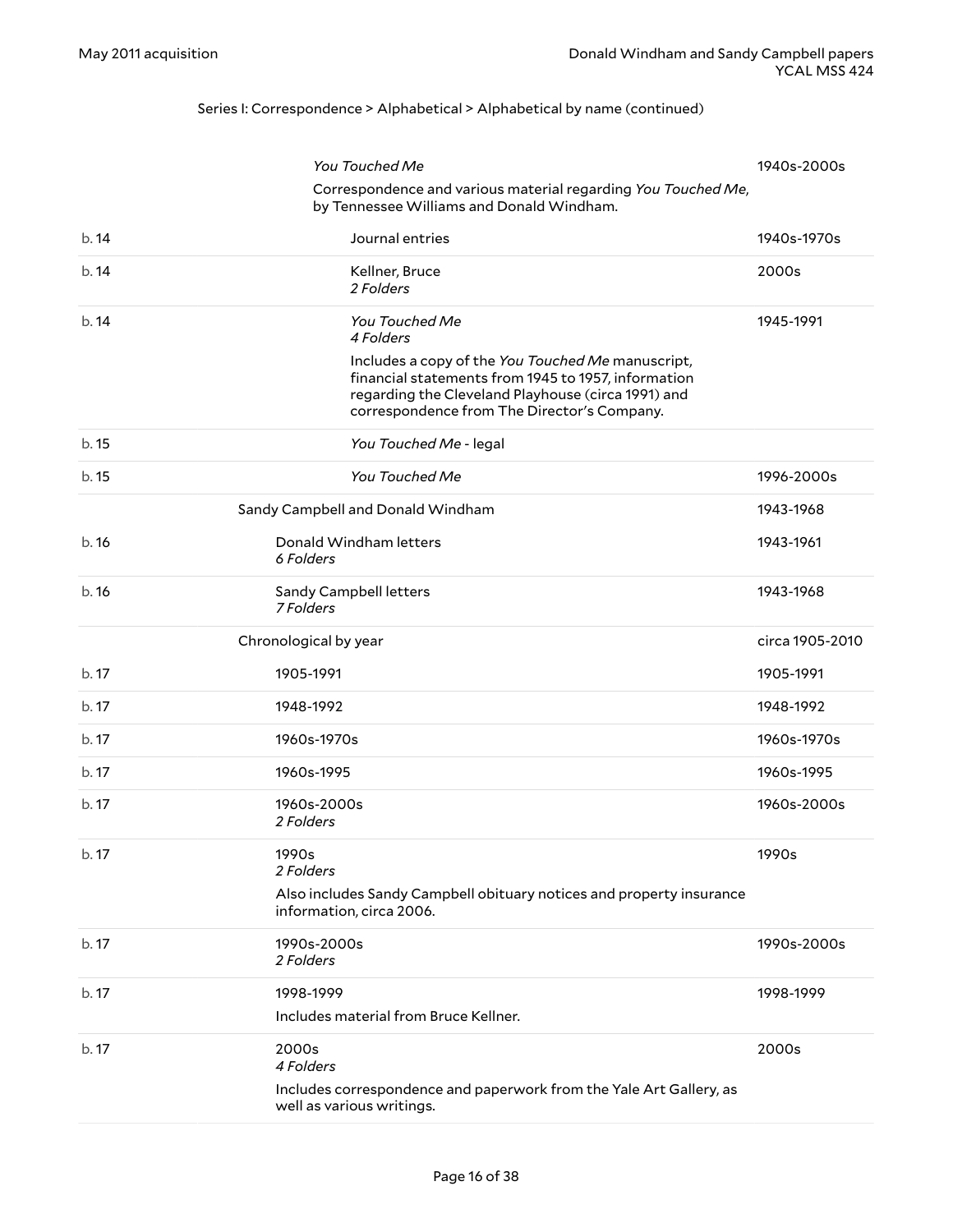#### <span id="page-16-1"></span><span id="page-16-0"></span>Series I: Correspondence (continued)

| b. 18           | Postcards                                                                                          |
|-----------------|----------------------------------------------------------------------------------------------------|
|                 | Contains a collection of postcards. Some postcards have correspondence,<br>while others are blank. |
|                 | Series II: Writings, Drafts and Manuscripts<br>4.25 linear feet (5 boxes) + 2 broadside folders    |
|                 | Arranged alphabetically by title.                                                                  |
| b. 19           | The Angelic Avengers<br>2 Folders                                                                  |
| b. 19           | $As$ If<br>3 Folders                                                                               |
| b. 19           | "Button: Henrietta"                                                                                |
| b. 19           | "Capote letters and my journal entries about TC"                                                   |
| b. 19           | The Dog Star<br>6 Folders                                                                          |
| b. 19           | Donald Windham, A Bio-Bibliography                                                                 |
| b. 20 Oversize  | Donald Windham, A Bio-Bibliography, cover                                                          |
| b. 19           | Footnote to a Friendship<br>2 Folders                                                              |
| b.21            | Jealousy and Zeal                                                                                  |
| b. 21           | The Hero Continues<br>3 Folders                                                                    |
| b.21            | <b>Kelly Boys</b>                                                                                  |
| b.21            | Like a Flower<br>2 Folders                                                                         |
| b.21            | The Listener, issues 1562 and 1157                                                                 |
| b.21            | The Listener, issue1566                                                                            |
| b.21            | The Listener, issue 1581                                                                           |
| b.21            | "Mrs. Joyce of Zurich and Mr. Forster of King's", by Sandy Campbell                                |
| b. 21           | "My Childhood - Walk"                                                                              |
| b.21            | "New Start"                                                                                        |
| b. 21           | "A Note on Pierre Herbart's 'Andre Gide' as a Portrait of the Artist"                              |
| b. 21           | "Posthumous Thought and Nightcaps"                                                                 |
| b. 21           | "Publishing"                                                                                       |
| b.21            | "The Roman Spring of Alice Toklas"                                                                 |
| b. 22 Broadside | Servants with Torches, covers and title pages                                                      |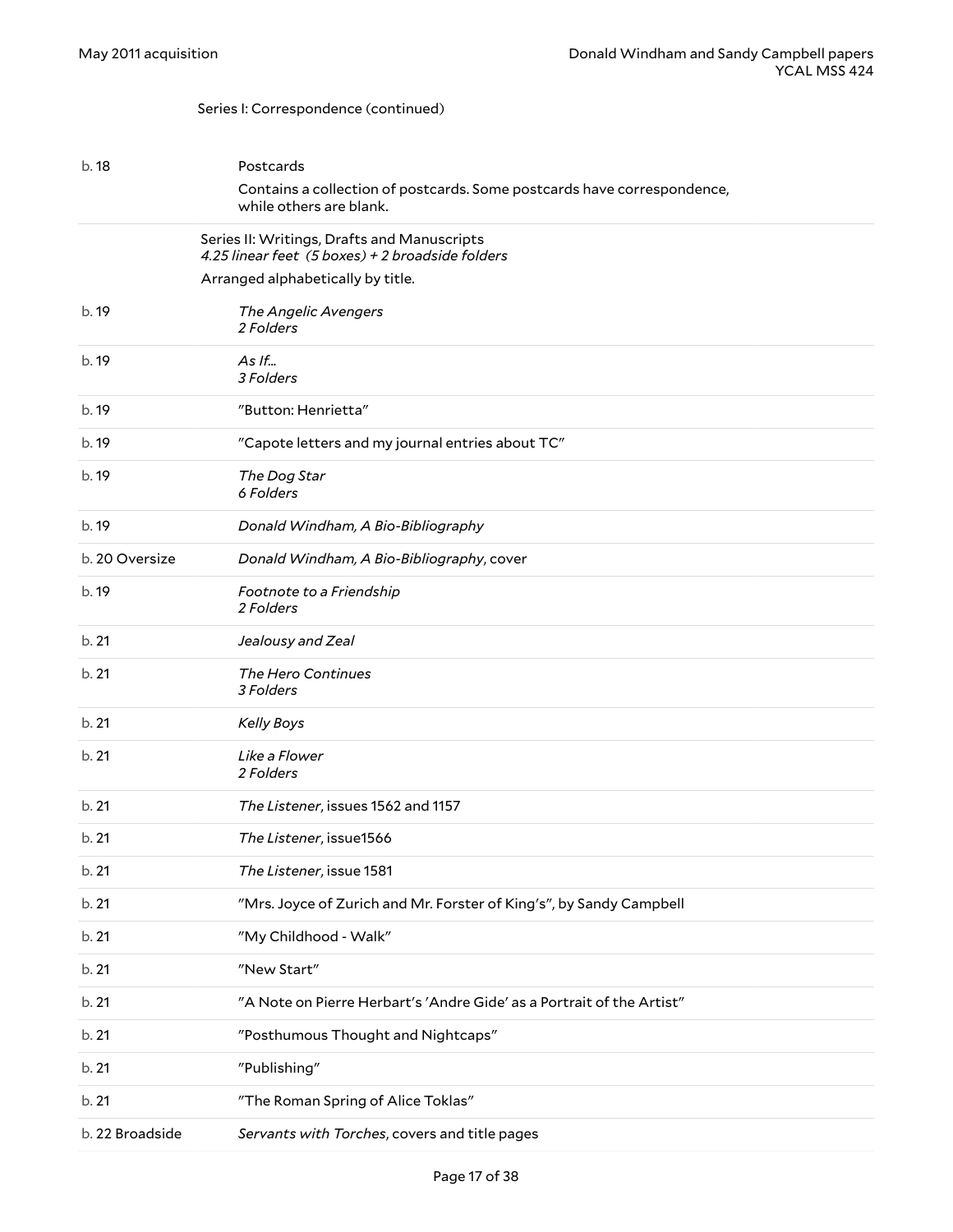#### Series II: Writings, Drafts and Manuscripts (continued)

| b. 20 Oversize  | Servants with Torches, pages of story                  |
|-----------------|--------------------------------------------------------|
| b. 23           | "The Starless Air"<br>6 Folders                        |
| b. 23           | Stone in the Hourglass<br>3 Folders                    |
| b. 24 Broadside | Stone in the Hourglass, covers, some signed by Bultman |
| b. 23           | Television scripts for MCA                             |
| b. 23           | Two People<br>2 Folders                                |
| b. 23           | View, issue 3                                          |
|                 | <b>Work in Progress</b>                                |
| b. 23           | "Work in Progress"<br>2 Folders                        |
| b. 23           | "June 26, 1988"                                        |
| b.23            | "St. Luke's Place"<br>2 Folders                        |
| b. 23           | "Princeton"                                            |
| b. 25           | "Fire Island"                                          |
| b. 25           | "Westfield (Childhood)"                                |
| b. 25           | "Fort Dix"<br>2 Folders                                |
| b. 25           | "Dear Bugger"<br>3 Folders                             |
| b. 25           | "Single Harvest"                                       |
| b. 25           | "Who is Dead and Who is Alive"<br>2 Folders            |
| b. 25           | "To Write"                                             |
| b. 25           | "A Year Without Sleep"                                 |
| b. 25           | "747 Madison Avenue"                                   |
| b. 25           | Windham autobiography                                  |
| b. 25           | "Early - 1943 & Before"                                |
| b. 25           | "1943"                                                 |
| b. 25           | "Spring 1944 Summer"                                   |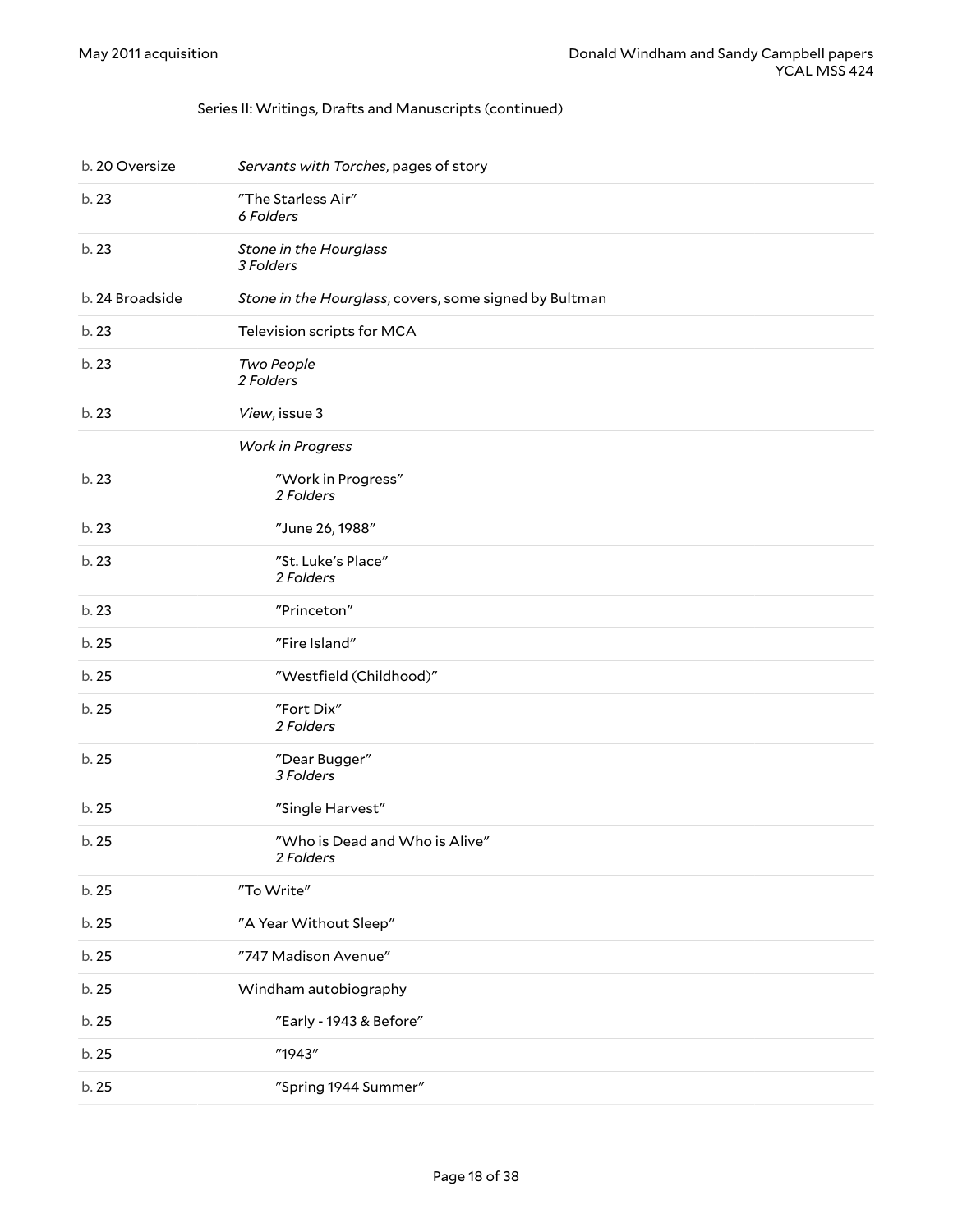#### <span id="page-18-0"></span>Series II: Writings, Drafts and Manuscripts > Windham autobiography (continued)

<span id="page-18-2"></span><span id="page-18-1"></span>

| b. 25 | "1948 Italy"<br>5 Folders                                                                                                                              |                      |
|-------|--------------------------------------------------------------------------------------------------------------------------------------------------------|----------------------|
| b. 25 | "1950s"                                                                                                                                                |                      |
|       | Series III: Journals, notebooks, day calendars<br>4.42 linear feet (5 boxes)<br>Arranged into three groupings: Datebooks, Journals, and Miscellaneous. | circa 1940-2009      |
|       | <b>Datebooks</b>                                                                                                                                       | 1986-2009            |
|       | Arranged chronologically.                                                                                                                              |                      |
| b.26  | Datebook                                                                                                                                               | 1986                 |
| b.26  | Datebooks                                                                                                                                              | 1988-1989            |
| b.26  | Datebooks                                                                                                                                              | 1990-1992            |
| b.26  | Datebooks                                                                                                                                              | 1993-1995            |
| b.26  | Datebooks                                                                                                                                              | 1996-1998            |
| b.26  | Datebook                                                                                                                                               | 1999                 |
| b.26  | Datebooks                                                                                                                                              | 2000-2001            |
| b. 26 | Datebook                                                                                                                                               | 2002                 |
| b.26  | Datebook                                                                                                                                               | 2003                 |
| b.26  | Datebooks                                                                                                                                              | 2004-2005            |
| b.26  | Datebooks                                                                                                                                              | 2006-2007            |
| b.26  | Datebooks                                                                                                                                              | 2008-2009            |
|       | Journals<br>Arranged chronologically.                                                                                                                  | 1942-2002            |
| b.26  | Journal                                                                                                                                                | 1942-1943            |
| b. 26 | Journal                                                                                                                                                | 1943-1949            |
| b. 26 | Journal                                                                                                                                                | 1946 July-<br>August |
| b. 27 | Journal                                                                                                                                                | 1948-1951            |
| b. 27 | Journal                                                                                                                                                | 1949-1950            |
| b. 27 | Journal                                                                                                                                                | 1951-1952            |
| b. 27 | Journal                                                                                                                                                | 1953                 |
| b. 27 | Journal                                                                                                                                                | 1954                 |
| b. 27 | Journal                                                                                                                                                | 1955-1956            |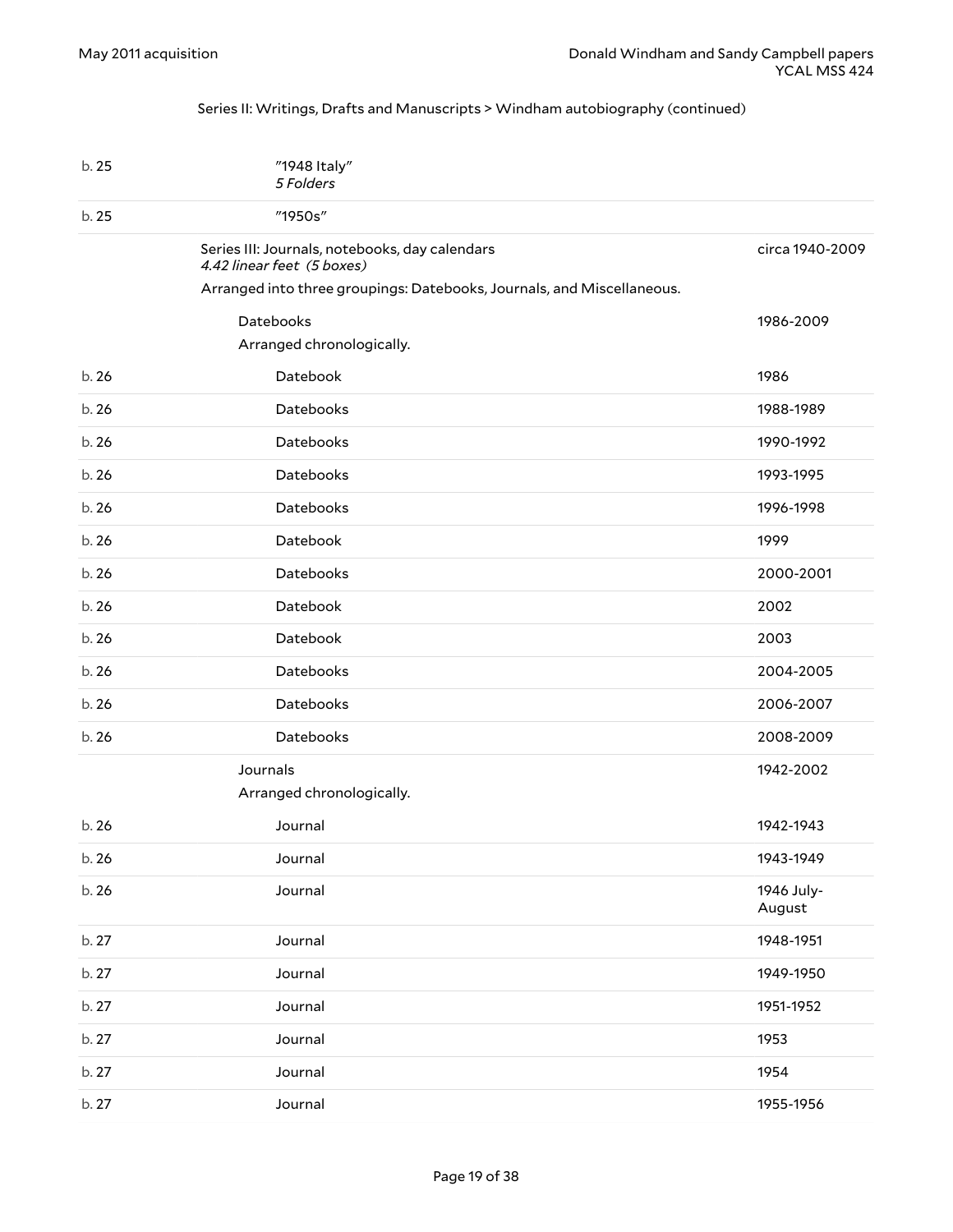#### Series III: Journals, notebooks, day calendars > Journals (continued)

<span id="page-19-2"></span><span id="page-19-1"></span><span id="page-19-0"></span>

| b. 27 | Journal                                                                       | circa 1956      |
|-------|-------------------------------------------------------------------------------|-----------------|
| b. 27 | Journal                                                                       | 1958-1959       |
| b.27  | Journal                                                                       | 1960-1963       |
| b. 27 | Journal                                                                       | circa 1964      |
| b.27  | Journal                                                                       | 1964-1974       |
| b. 28 | Journal                                                                       | 1973-1975       |
| b. 28 | Journal                                                                       | 1976-1978       |
| b. 28 | Journal                                                                       | 1979-1983       |
| b. 28 | Journal                                                                       | 1983-1989       |
| b. 28 | Journal                                                                       | 1989-1992       |
| b. 28 | Journal                                                                       | 1992-1997       |
| b. 28 | Journal                                                                       | 1997-2002       |
|       | Miscellaneous<br>Arranged chronologically.                                    |                 |
| b. 28 | <b>B</b> notebooks                                                            | 1940s-1950s     |
| b. 28 | Typed notebooks                                                               | 1941-1943       |
|       |                                                                               |                 |
| b. 28 | 3 small notebooks                                                             | circa 1950-1959 |
| b. 29 | Italian date and address books                                                | 1950s-1960s     |
| b. 29 | Typed journal                                                                 | 1951-1955       |
| b. 29 | Typed journal                                                                 | 1956-1959       |
| b. 29 | Notebook - Italian vocabulary                                                 |                 |
| b. 29 | Notebooks and Italian wordbook                                                |                 |
| b. 30 | Sandy Campbell journals<br>2 Folders                                          | 1957-1980       |
| b. 30 | Diary calendars<br>8 Folders                                                  | 1962-1987       |
|       | Series IV: Photographs<br>7.08 linear feet (8 boxes)                          | circa 1895-1999 |
|       | Arranged into two groupings: General photographs and Living Room photographs. |                 |
|       | General photographs                                                           | 1920-1999       |
|       | Files are not arranged in any particular order.                               |                 |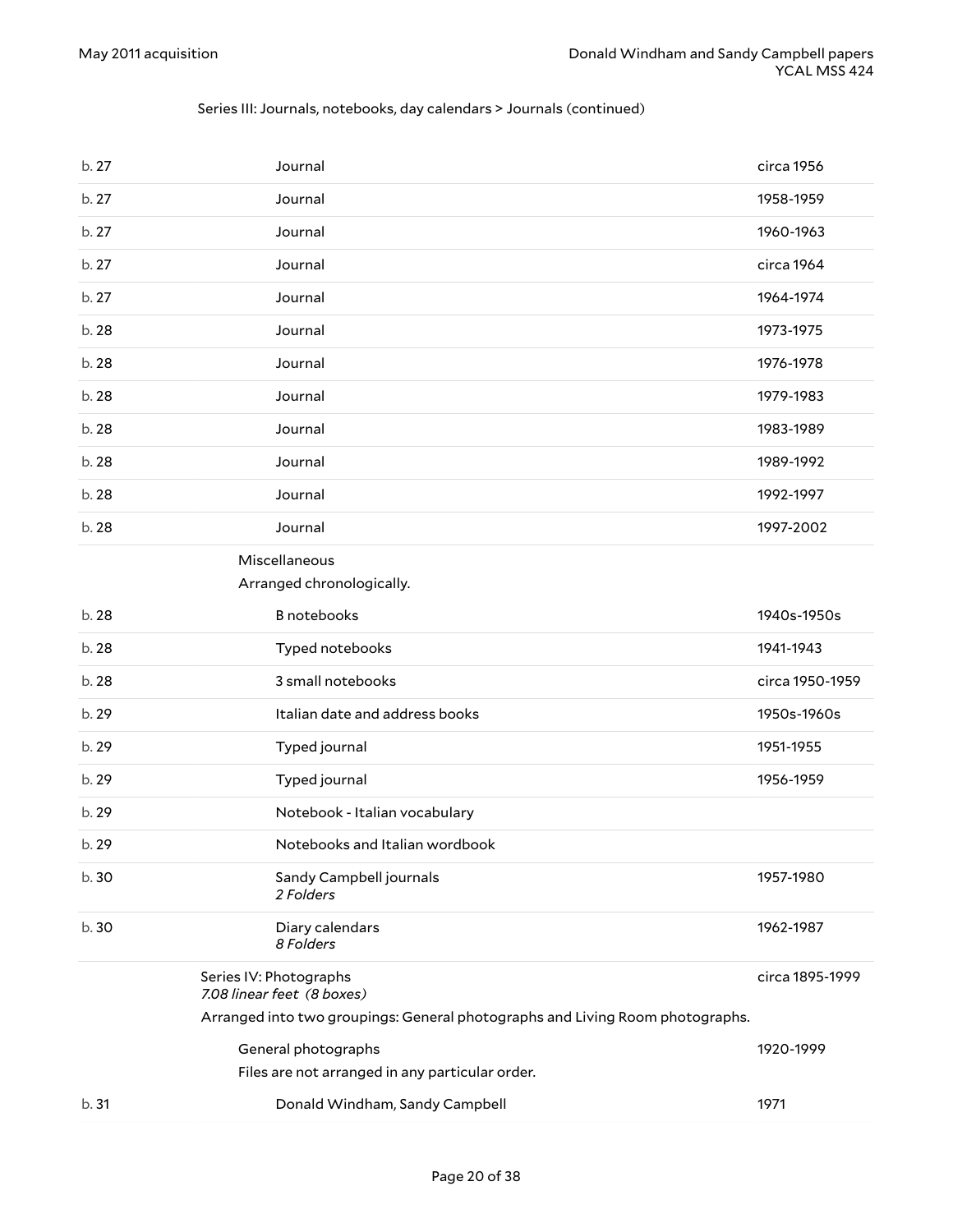| b.31  | Scrapbook - Donald Windham, Sandy Campbell, Paul Cadmus                                                                                          | 1970        |
|-------|--------------------------------------------------------------------------------------------------------------------------------------------------|-------------|
| b. 31 | Italy - Don, Sandy                                                                                                                               | 1965        |
| b.31  | Scrapbook - New York, Italy - Donald Windham, Sandy Campbell                                                                                     | 1966-1967   |
| b.31  | Scrapbook                                                                                                                                        | 1968-1969   |
| b.31  | Scrapbook                                                                                                                                        | 1969        |
| b.31  | Scrapbook                                                                                                                                        | 1968        |
| b.31  | Scrapbook                                                                                                                                        | 1969-1970   |
| b.31  | Album                                                                                                                                            | 1956        |
| b.31  | Album - Paul Cadmus, Jared French, Donald Windham, Sandy Campbell                                                                                |             |
| b.31  | Album                                                                                                                                            | 1950        |
| b.31  | Album                                                                                                                                            | 1960s-1970s |
| b.31  | Album                                                                                                                                            |             |
| b.31  | Album                                                                                                                                            | 1940s       |
| b. 32 | Photo album                                                                                                                                      | 1946-1947   |
| b. 32 | Photo album                                                                                                                                      | 1948        |
| b. 32 | Photo album                                                                                                                                      | 1949-1954   |
| b. 32 | Photo album                                                                                                                                      | 1958-1959   |
| b. 32 | Photo album                                                                                                                                      | 1956-1957   |
| b. 32 | Photo albums                                                                                                                                     | 1960        |
| b. 32 | Photo albums                                                                                                                                     | 1961        |
| b. 32 | Photo albums                                                                                                                                     | 1962-1964   |
| b. 32 | Carl Van Vechten postcard<br>Postcard is a Carl Van Vechten photograph of Marlon Brando, taken<br>during the run of Streetcar Named Desire, 1948 | 1955        |
| b.32  | Album                                                                                                                                            | 1940s-1990s |
| b. 32 | Italy, Fire Island - Paul Cadmus et alia                                                                                                         |             |
| b. 32 | Prints, contact prints, negatives - London, Cambridge                                                                                            | 1960, 1969  |
| b.32  | Negatives - Rome, Sicily, New York                                                                                                               | 1966-1967   |
| b.32  | Photographs, negatives - Fire Island; "Air February 1950" Magazine                                                                               | 1978        |
| b.32  | "Photos of Don" - various locations<br>Includes photographs with Tennessee Williams and John Digby.                                              | 1920-1977   |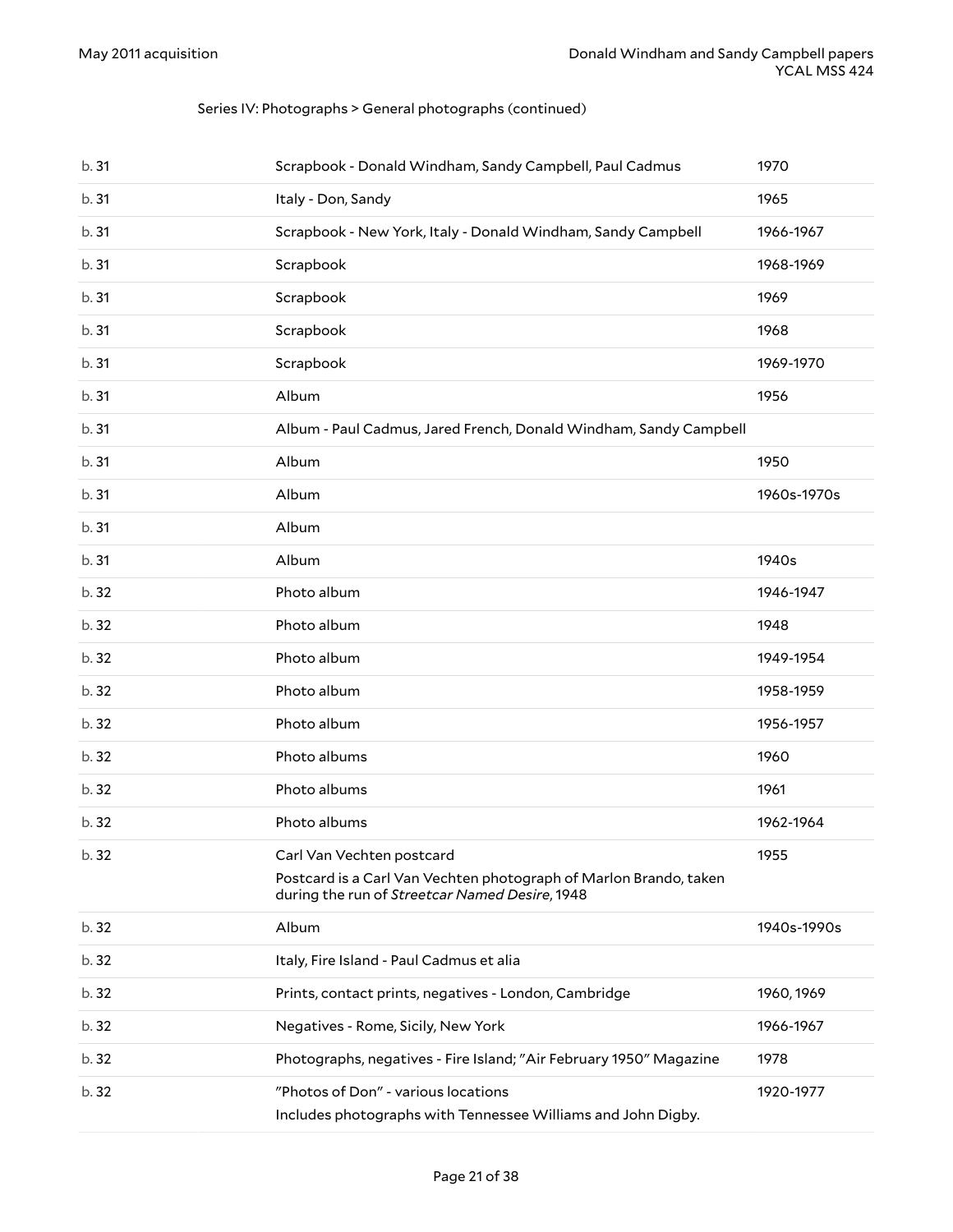| b.33           | "The Homeplace," Atl., GA; Tennessee Williams letters; "Happy New<br>Year" Mouse Doodle                                                                           | circa 1987  |
|----------------|-------------------------------------------------------------------------------------------------------------------------------------------------------------------|-------------|
| b.33           | Digby opening in Brooklyn                                                                                                                                         | 1981        |
| b.33           | Envelope [empty] - Leddick to Windham                                                                                                                             |             |
| b.33           | Photographs and negatives - Rome, boat trip - D. Windham and Sandy<br>Campbell                                                                                    | 1961        |
| b.33           | Photographs and negatives - various locations - Capote negatives                                                                                                  | 1946-1958   |
| b.33           | Photographs and negatives - NYC, Mexico, Cuba - Easter card 4/23/00                                                                                               | 1947-1987   |
| b.33           | Photo album - "Donald Windham and Sandy Campbell"<br>7 Folders                                                                                                    | 1940s-1960s |
|                | Includes photographs, clippings, art by "Lenard," and Renaissance art.                                                                                            |             |
| b. 34 Oversize | Photo album - "Donald Windham and Sandy Campbell"<br>Includes photographs, clippings, art by "Lenard," and Renaissance Art.                                       | 1940s-1960s |
| b. 34 Oversize | Photo albums - "Various"                                                                                                                                          | 1940s-1960s |
|                | Includes Montgomery Clift material, photographs of Donald Windham,<br>contact prints, a print of Paul Cadmus' "Reflections" and photographs<br>of Sandy Campbell. |             |
| b. 34 Oversize | "Various Photographs of Sandy Campbell"<br>Includes a photograph of a Paul Cadmus portrait of Sandy Campbell,                                                     |             |
|                | circa 1943.                                                                                                                                                       |             |
| b.33           | "Photos of Sandy's Book in Gotham"                                                                                                                                |             |
| b.33           | Negatives and contact prints<br>Includes New York, Provincetown and England material.                                                                             | 1960-1962   |
| b.33           | Negatives - Europe                                                                                                                                                | 1965        |
| b.33           | Negatives - "Fire Island"                                                                                                                                         | 1971-1972   |
| b.33           | Negatives - "Europe"                                                                                                                                              | 1960        |
| b.33           | Photographs and negatives                                                                                                                                         | circa 1987  |
| b. 33          | Various photographs of Donald Windham and Others                                                                                                                  | 1950s-1980s |
|                | Includes Donald Windham in Athens, 1960; Donald Windham in "17B,"<br>1979; prints of Truman Capote, late 1950s; Donald Windham & Tanaquil<br>LeClercq.            |             |
| b.33           | Dragon - prints                                                                                                                                                   | 1960        |
| b.33           | Negatives - various                                                                                                                                               | 1960s       |
| b.33           | Mexico                                                                                                                                                            | 1956        |
| b.33           | "Europe Duplicates"                                                                                                                                               | 1948        |
| b. 35          | Prints - "Italy, Scotland and Fire Island"                                                                                                                        | 1970        |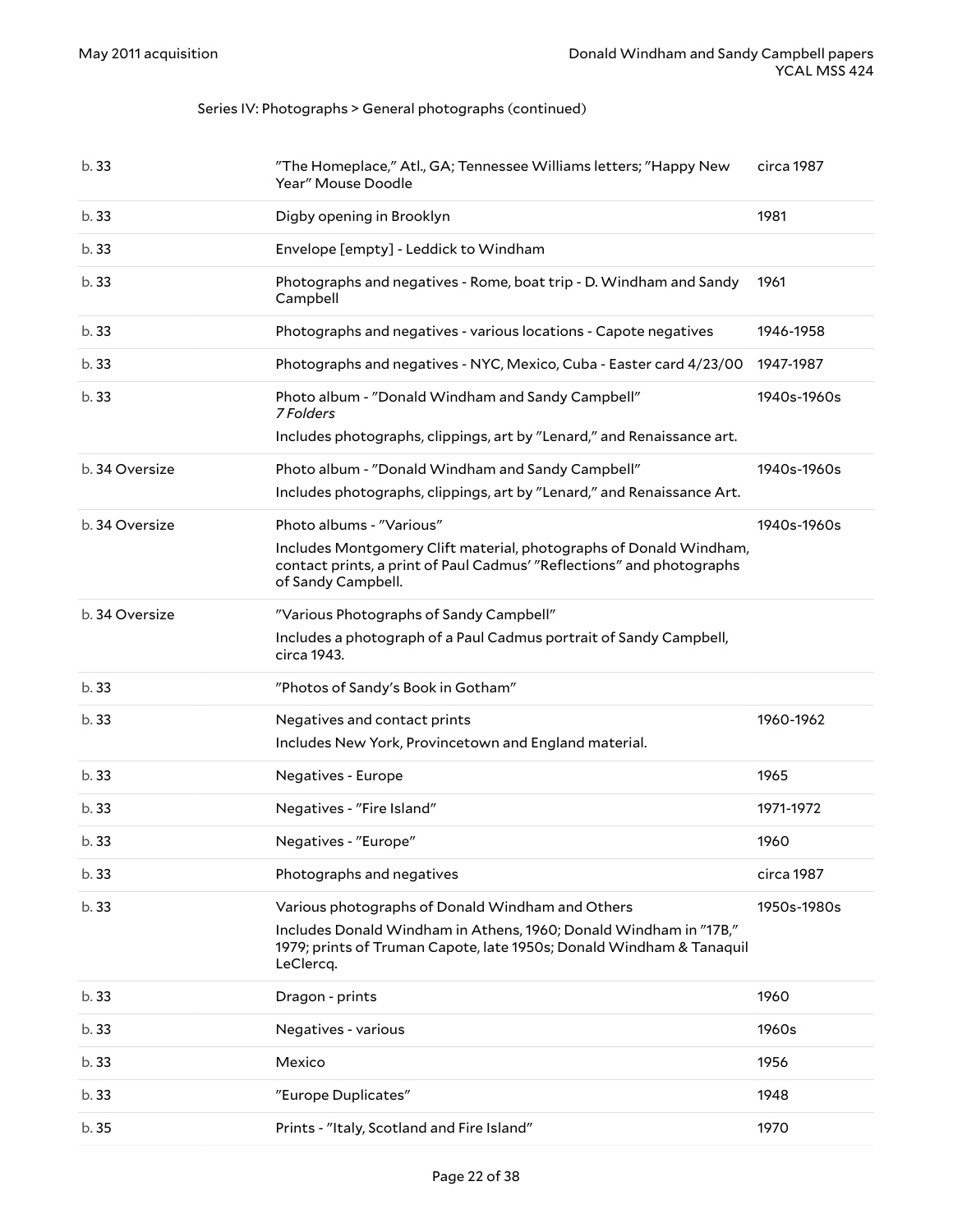| b.35  | Prints - "Europe Duplicates"                                                                                         | 1948            |
|-------|----------------------------------------------------------------------------------------------------------------------|-----------------|
| b.35  | Prints - "Greece/Venice 1960"                                                                                        | 1960            |
| b.35  | "NYC, Cabris, Pine Mt. Rd., Italy 1950"                                                                              | 1950s-1960s     |
|       | Includes In Cold Blood photographs; negative rolls                                                                   |                 |
| b.35  | Personal - "Bad 1960" - slides                                                                                       | 1960            |
| b.35  | Personal - "NYC Dec. '59, Good" - slides<br>2 Folders                                                                | 1959            |
| b.35  | Various negatives<br>Includes Sicily 1950; New York City 1960; New York Central Park, 80th                           | 1950s-1960s     |
|       | St. apartment.                                                                                                       |                 |
| b.36  | Kodak Ektra camera with leather case and Kodak camera neck strap                                                     |                 |
| b.36  | "Paris, Italy - 1948" - negatives                                                                                    | circa 1948-1950 |
| b.36  | Sandy Campbell family photographs                                                                                    |                 |
| b.36  | "Photos of Sandy [Campbell's] Books in Gotham Window"                                                                | circa 1988      |
| b.36  | "Valentine [Fritz's]" photograph                                                                                     |                 |
| b.36  | Photo album - "Sandy Campbell" - photographs                                                                         |                 |
|       | Includes photographs Taken in Paul Cadmus's Studio for "Reflection,"<br>1944.                                        |                 |
| b.36  | Photographs and negatives - Italy 1970, Rome and Venice 1968, Ship<br>1971, photographs of Don & Tennessee           | circa 1968-1971 |
| b.36  | Photographs and negatives - Rome, Venice1983, Tobago 1984, Europe<br>1965, Italy 1948, Europe 1968, misc.            | circa 1948-1984 |
|       | Includes photographs of Tennessee Williams and Truman Capote.                                                        |                 |
| b.36  | Photographs and negatives - Rome 1965, Spin-Italy 1969, Eyre's 1968,<br>misc.                                        | circa 1965-1969 |
|       | Includes photographs of Tennessee Williams and Eugene May.                                                           |                 |
| b.36  | Photographs and negatives - many locations                                                                           | 1960-1972       |
|       | Includes photographs of Tennessee Williams and E.M. Forster.                                                         |                 |
| b.36  | Photographs and negatives - Fire Island 1990, postcards, Tennessee<br>Williams Letter, Stefano Rapisarda photographs |                 |
| b.36  | Cards and postcards                                                                                                  | 1963-1972       |
| b. 37 | Photographs and negatives - Jeanne Bultman, J.D. Ackley, et al. - Misc.<br>cards and postcards                       |                 |
| b. 37 | Photographs and negatives                                                                                            | circa 1948-1976 |
| b.37  | Card, family photographs, misc. photographs, artwork<br>Includes Paul Cadmus, George Tooker, and Jared French.       |                 |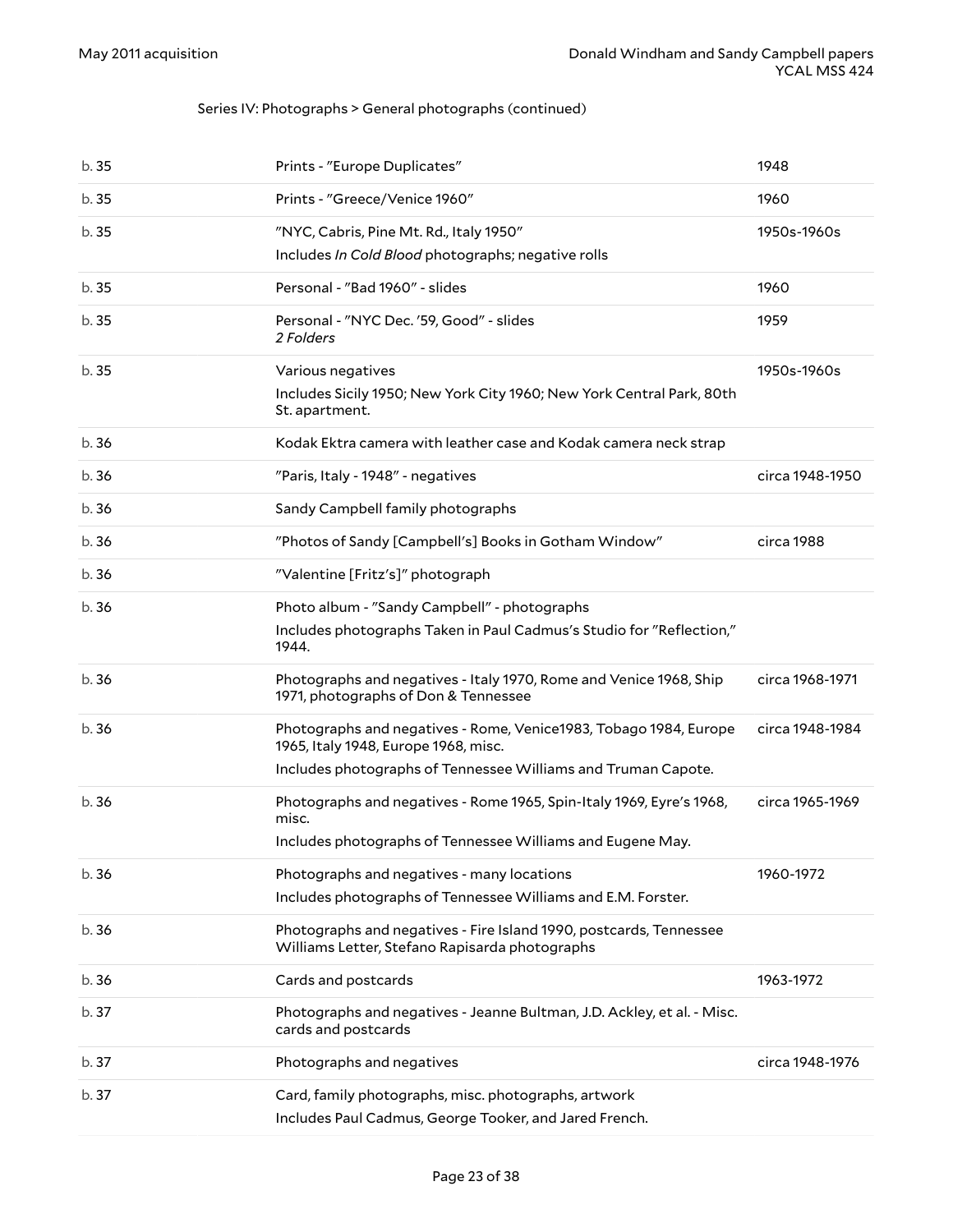<span id="page-23-0"></span>

| b.37  | Photographs of artwork, photographs previously held by Don's mother<br>Includes Paul Cadmus artwork.                                                    |                 |
|-------|---------------------------------------------------------------------------------------------------------------------------------------------------------|-----------------|
| b.37  | Photographs and negatives - Verona 1964, Rome/Italy 1967, Windham<br>sketches                                                                           | 1960s           |
| b.37  | Journal with erotic clippings and photographs                                                                                                           |                 |
| b.37  | NYC Ballet programs, erotic photographs and artwork, nude and misc.<br>photographs, Jane Lawrence Smith photographs                                     |                 |
| b.37  | Family photographs 1937-1940, portraits 1979; postcards to Louise<br>Windham 1946-1971                                                                  |                 |
| b.37  | Photographs by Fred Melton, misc. photographs, portrait sketch                                                                                          |                 |
| b.37  | Photographs - Jamaica 1946, New York 1954, 1957                                                                                                         |                 |
| b.37  | Norway and Denmark 1972, Spain and Italy 1968, London, New York<br>circa 1950, Tripoli 1960, West Indies 1969<br>Includes photographs of Truman Capote. | circa 1950-1972 |
| b. 37 | Display of Tennessee Williams and Donald Windham work, Atlanta<br>photography, Tammy, George B., Diana Adams                                            |                 |
|       | Living Room photographs<br>Arranged in a rough alphabetical order.                                                                                      | 1895-1985       |
| b. 38 | Ackerley, J.R. and Queenie (dog)                                                                                                                        |                 |
| b. 38 | Balanchine, George, Nick Magallanes and Marie Jeanne.<br>Photograph by George Platt Lynes.                                                              | 1940s           |
| b. 38 | Bankhead, Tallulah and Winston Churchill (lion)<br>Postcard by Carl Van Vechten.                                                                        |                 |
| b. 38 | Blixen, Karen (Tania)                                                                                                                                   |                 |
| b. 38 | Blixen, Karen (Tania)<br>Postcard by Carl Van Vechten.                                                                                                  |                 |
| b. 38 | Brandon, Peter - New York City                                                                                                                          | 1958            |
| b. 38 | Capote, Truman                                                                                                                                          | 1961            |
| b. 38 | Capote, Truman, Harper Lee and unknown man with child<br>Includes three photographs which were originally framed with each<br>other.                    |                 |
| b. 38 | Campbell, Monty (?) - as child                                                                                                                          | 1895            |
| b. 38 | Campbell, Monty (?) - as child, colored photograph                                                                                                      | 1895            |
| b. 38 | Campbell, Monty - framed                                                                                                                                |                 |
| b. 38 | Campbell, Monty and Jiny                                                                                                                                | 1930            |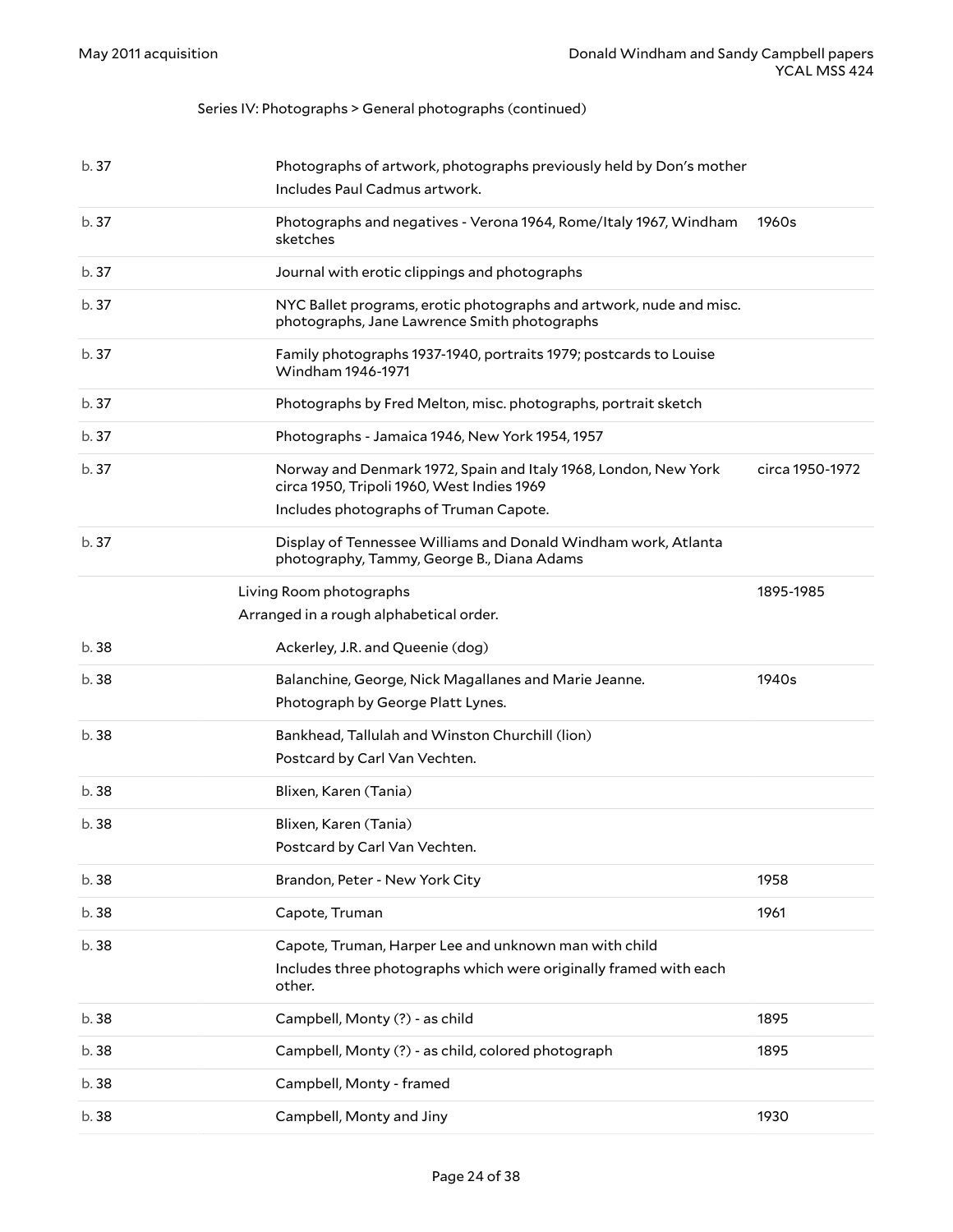#### Series IV: Photographs > Living Room photographs (continued)

| b.38  | Campbell, Monty and Jiny, with Sandy                                                            | circa 1922 |
|-------|-------------------------------------------------------------------------------------------------|------------|
| b. 38 | Campbell, Sandy                                                                                 | circa 1943 |
| b. 38 | Campbell, Sandy<br>Contains three Paul Cadmus photographs of Sandy Campbell.                    | 1943       |
| b. 38 | Campbell, Sandy - front door, Westfield                                                         | circa 1943 |
| b. 38 | Campbell, Sandy - Gotham Book Mart                                                              |            |
| b. 38 | Campbell, Sandy - passport photo                                                                | 1948       |
| b. 38 | Campbell, Sandy and unidentified woman                                                          | 1954       |
| b. 38 | Campbell, Sandy - as child                                                                      | 1933       |
| b. 38 | Clift, Montgomery<br>Contains a photograph by Alfredo Valente.                                  | 1940s      |
| b.38  | Clipping - statue                                                                               |            |
| b. 38 | Crane, Hart<br>2 Folders                                                                        | 1930       |
|       | Includes photographs of Hart Crane by Walker Evans.                                             |            |
| b. 38 | Donald Windham's mother and other girl                                                          |            |
| b. 38 | Empty metal picture locket with initials M.E.P.                                                 |            |
| b. 38 | Faulkner, William<br>Postcard by Carl Van Vechten.                                              |            |
| b. 38 | Joffrion, Doris - age 17, New Orleans, framed<br>Contains a picture of Sandy Campbell's mother. | 1910s      |
| b. 38 | Kirstein, Fidelma - Fairfield                                                                   | 1985 July  |
| b.38  | LeClercq, Tanaquil<br>Photograph by George Platt Lynes.                                         |            |
| b. 38 | LeClercq, Tanaquil, cased photograph                                                            |            |
| b. 38 | LeClercq, Tanaquil (?) - locket                                                                 |            |
| b. 38 | LeClercq, Tanaquil and George Balanchine, cased photograph                                      |            |
| b. 38 | Mann, Thomas                                                                                    | 1942       |
| b. 38 | McCullers, Carson<br>Image by Carl Van Vechten.                                                 |            |
| b. 38 | Moore, Marianne - quote card                                                                    |            |
| b.38  | O'Neill, Eugene<br>Image by Carl Van Vechten.                                                   | 1935       |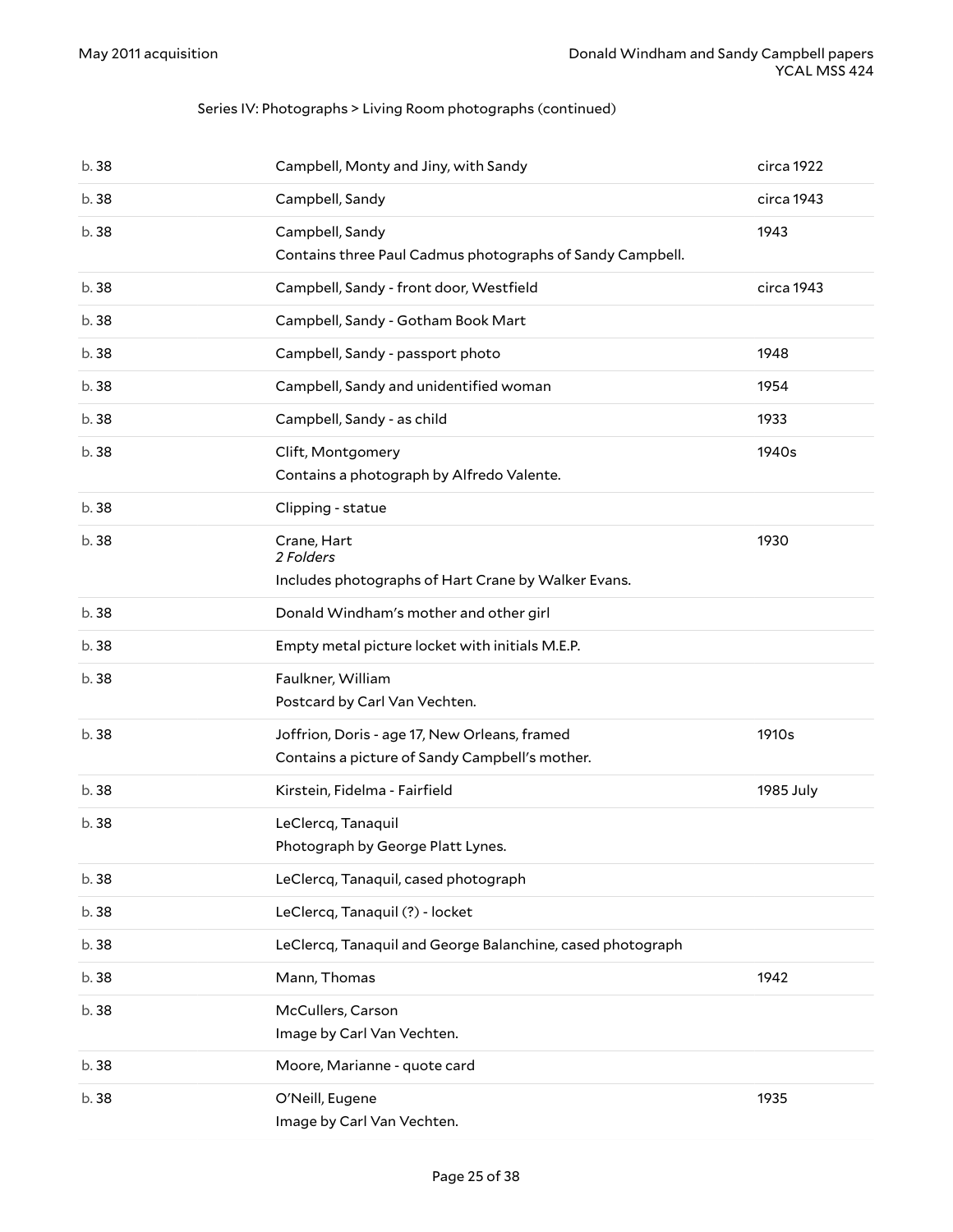#### Series IV: Photographs > Living Room photographs (continued)

<span id="page-25-0"></span>

| b. 38 | Phillips, Margaret and Tony Smith<br>Contains a photograph of Margaret Phillips and Tony Smith at a party<br>for Summer and Smoke. | 1948                           |
|-------|------------------------------------------------------------------------------------------------------------------------------------|--------------------------------|
| b.38  | Smith, Tony (?)                                                                                                                    | circa 1950                     |
| b.38  | Strindberg, August                                                                                                                 | 1895                           |
| b.38  | Williams, Tennessee                                                                                                                | 1948                           |
| b. 38 | Unidentified colored portrait of child, framed.<br>This portrait may be of Donald Windham, circa 1920s.                            |                                |
| b. 38 | Unidentified men<br>Contains two photographs of unidentified men.                                                                  | undated, 1961                  |
| b.38  | Unidentified woman and child                                                                                                       |                                |
| b. 38 | White House invitation with Harry Truman's signature                                                                               | 1945                           |
| b. 38 | Windham, Donald, Sandy Campbell, Tanaquil LeClercq and George<br>Balanchine                                                        | 1959                           |
| b.38  | Windham, Donald, Tanaquil LeClercq and George Balanchine                                                                           | 1959                           |
|       | Series V: Artwork<br>3.88 linear feet (17 boxes)                                                                                   | 1805, 1827, circa<br>1920-1979 |
| b.39  | George Platt Lynes photographs - "One"<br>2 Folders                                                                                |                                |
| b. 39 | George Platt Lynes photographs - "Two"                                                                                             |                                |
| b. 39 | George Platt Lynes photographs - "Melton, Windham, Campbell"                                                                       |                                |
| b. 39 | PaJaMa photographs - includes Paul Cadmus, Jared & Margaret French<br>material<br>3 Folders                                        |                                |
| b. 39 | "Collaged Books - Clippings Erotic - Male"<br>3 Folders                                                                            |                                |
| b. 39 | Erotic collage clippings<br>4 Folders                                                                                              |                                |
| b.39  | Erotic photographs<br>6 Folders                                                                                                    |                                |
| b.40  | Clippings and collages<br>3 Folders                                                                                                |                                |
| b. 40 | Stamp collection                                                                                                                   |                                |
| b. 40 | Collage materials - loose clippings                                                                                                |                                |
| b.40  | Collage materials - cards and other misc. materials, clippings                                                                     |                                |
| b.40  | Collage materials - pages from books, "Mr. Salinger" forum                                                                         |                                |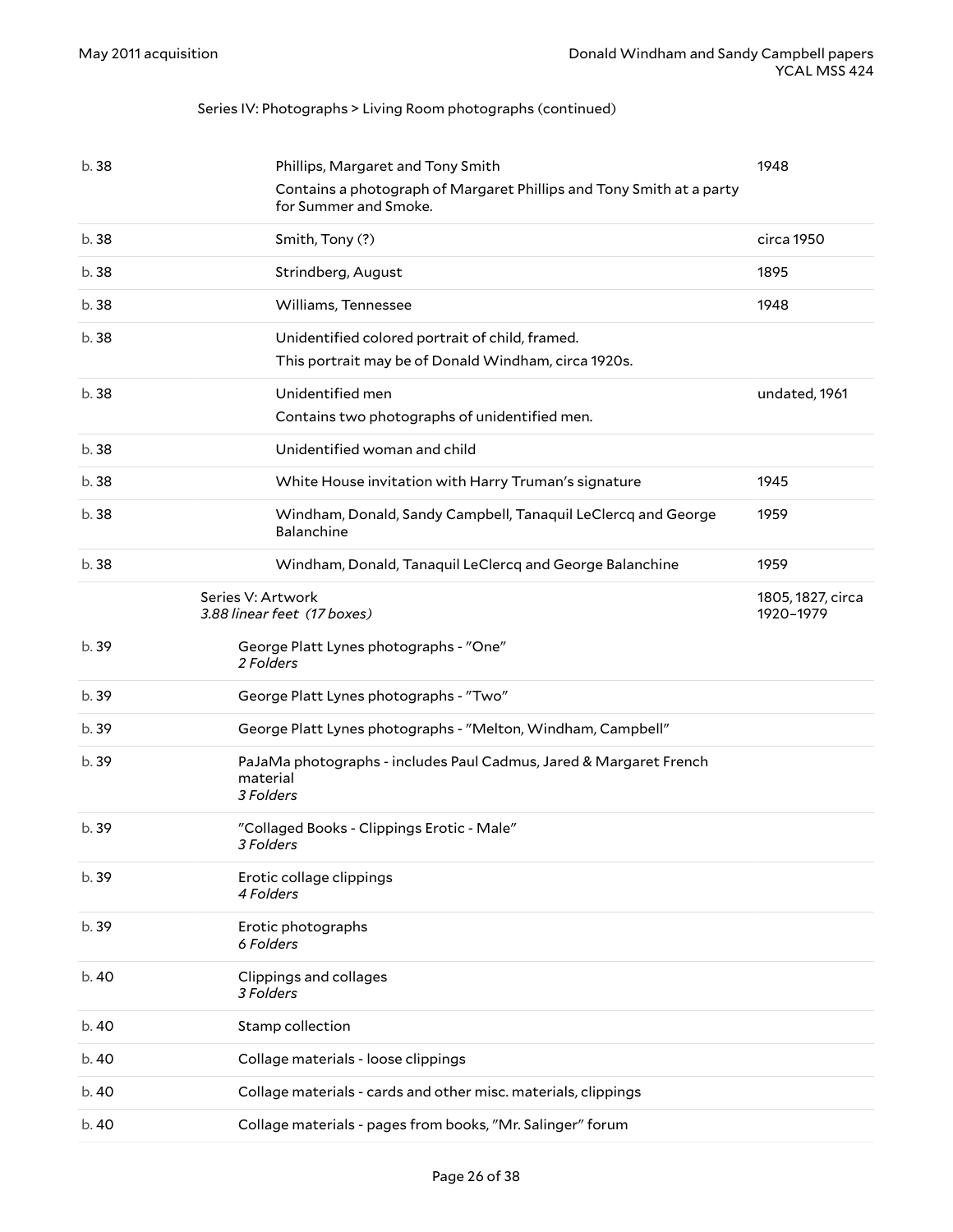#### Series V: Artwork (continued)

| b.40           | Donald Windham's cutouts                                                                                            |             |
|----------------|---------------------------------------------------------------------------------------------------------------------|-------------|
| b. 40          | Sketches                                                                                                            |             |
| b. 41 Oversize | View publication                                                                                                    | 1942        |
| b. 41 Oversize | Photographs                                                                                                         | circa 1980s |
|                | Includes a photograph of Donald Windham, circa1980, and a William Wolf<br>photograph.                               |             |
| b. 41 Oversize | Erotic collages                                                                                                     |             |
| b. 41 Oversize | Collage materials<br>3 Folders                                                                                      |             |
| b. 40          | Collage materials<br>3 Folders                                                                                      |             |
| b. 40          | George Platt Lynes photograph                                                                                       |             |
| b.40           | Collage within A Dillehia De La Belle's Art                                                                         |             |
| b. 42 Oversize | Collage of boy - framed                                                                                             |             |
| b. 43 Oversize | United States Penitentiary postcard collage - framed                                                                |             |
| b. 44 Oversize | "What Do You See When You Look Out Your Window at Night?" collage -<br>Joseph Cornell - framed                      |             |
| b. 45 Oversize | "The Artist as Subject: Paul Cadmus" - printed invitation                                                           | 1993        |
| b. 45 Oversize | Leonardo da Vinci flower study reprint - "Windham 2927 B" - framed                                                  |             |
| b. 46 Oversize | "Tennessee Williams Legacy: An Eloquence and Amplitude of Feeling" -<br>newspaper article by Arthur Miller - framed | 1984        |
| b. 47 Oversize | Flower collage - Donald Windham - framed                                                                            |             |
| b. 48 Oversize | Envelope and easter card - Alice B. Toklas - framed                                                                 |             |
| b. 49 Oversize | Postcard collage - Joseph Cornell - framed                                                                          |             |
| b. 50 Oversize | Envelope and card - E.M. Forster - framed                                                                           |             |
| b.51           | Drawings of Don Windham - Paul Cadmus<br>2 Folders                                                                  | circa 1941  |
|                | Originally framed.                                                                                                  |             |
| b.51           | Drawings of Sandy Campbell - Paul Cadmus<br>4 Folders<br>Originally framed.                                         | circa 1943  |
| b.51           | Drawing of Sandy Campbell in Three Poses - Paul Cadmus<br>Originally framed.                                        | circa 1943  |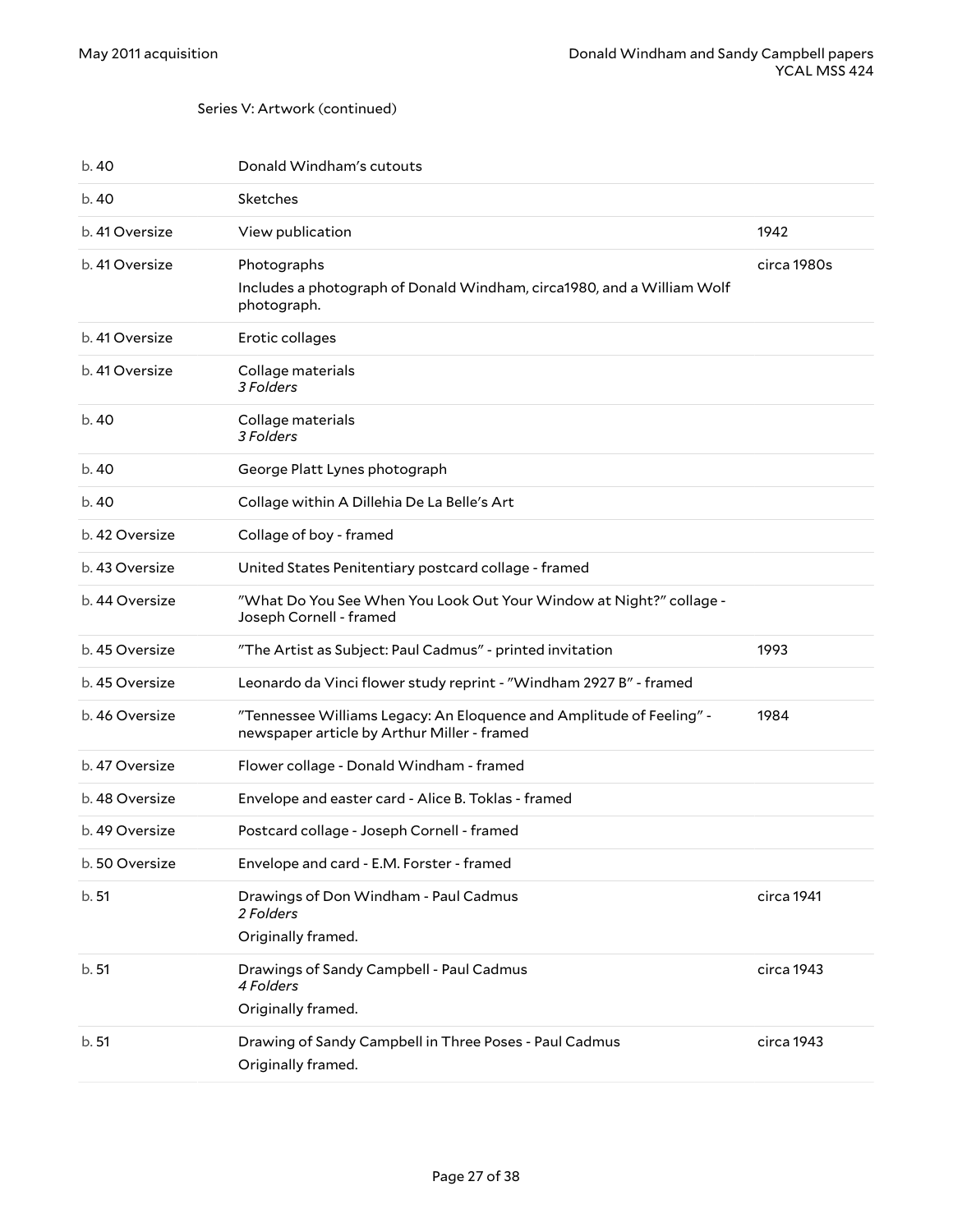#### Series V: Artwork (continued)

<span id="page-27-0"></span>

| b. 52 Oversize | "Syngnathus and Tetrodon - J. Pass - engraved for the Encyclopedia of<br>Lendinesnsis"<br>Also includes "Fialaria and Fistularia - J. Pass - Published as the Act Directs,<br>May 18th 1805" and pen drawing of animals. | 1805, 1827,<br>undated |
|----------------|--------------------------------------------------------------------------------------------------------------------------------------------------------------------------------------------------------------------------|------------------------|
| b. 52 Oversize | Cover design for Stone in the Hourglass<br>Designed by Donald Windham using Fritz Bultman collage                                                                                                                        |                        |
| b. 52 Oversize | "Original Cover Design for Two People" - Coward-McCann, Inc.                                                                                                                                                             |                        |
| b. 52 Oversize | "Signed Trimmed Tanaquil Covers" (three) - Tony Smith                                                                                                                                                                    |                        |
| b. 52 Oversize | The Balloon Tree - Donald Windham - complete original cut-out illustrations,<br>manuscript, etc.                                                                                                                         |                        |
| b. 52 Oversize | "Miousis - P[C?] 29"                                                                                                                                                                                                     | circa 1929             |
|                | Also includes a copy of "Jupiter Amoreaux D'Anthiope - Se transforme en<br>statute".                                                                                                                                     |                        |
| b. 53 Oversize | "Don Windham - Cadmus 1941", framed drawing<br>2 Folders                                                                                                                                                                 | 1941                   |
| b. 53 Oversize | Sandy Campbell - Paul Cadmus, framed drawing                                                                                                                                                                             | 1943                   |
| b. 53 Oversize | "PaJaMa" - Paul Cadmus and Donald Windham, Fire Island - photograph by<br>Jared French, framed                                                                                                                           | circa 1941             |
| b. 54 Oversize | You Touched Me! promotional poster - Don Freeman, framed                                                                                                                                                                 |                        |
| b. 55 Oversize | "Cover Designs (front-back) for Tennessee Williams Letters to Donald<br>Windham 1940-1976, framed                                                                                                                        | 1976                   |
| b. 53 Oversize | "PaJaMa (Jared French)" - Donald Windham and Fred Milton, framed<br>photograph                                                                                                                                           |                        |
| b. 53 Oversize | "A Happy New Year" - Tennessee Williams, framed drawing                                                                                                                                                                  |                        |
|                | Series VI: Office files<br>4 linear feet (4 boxes)                                                                                                                                                                       | circa 1940-2010        |
| b.56           | Misc. notebook, notebook sheets                                                                                                                                                                                          |                        |
| b.56           | A - artists' postcards                                                                                                                                                                                                   |                        |
| b.56           | B - George Brown                                                                                                                                                                                                         |                        |
| b.56           | D - Tim Dlugos                                                                                                                                                                                                           |                        |
| b.56           | D - Donald Downes<br>2 Folders                                                                                                                                                                                           | 1961-1980              |
| b. 56          | F- E.M. Forster                                                                                                                                                                                                          |                        |
| b.56           | G - Giovanni's Room                                                                                                                                                                                                      |                        |
| b. 56          | H - Richard Harwell, Univ. of GA<br>2 Folders                                                                                                                                                                            | 1976-1986              |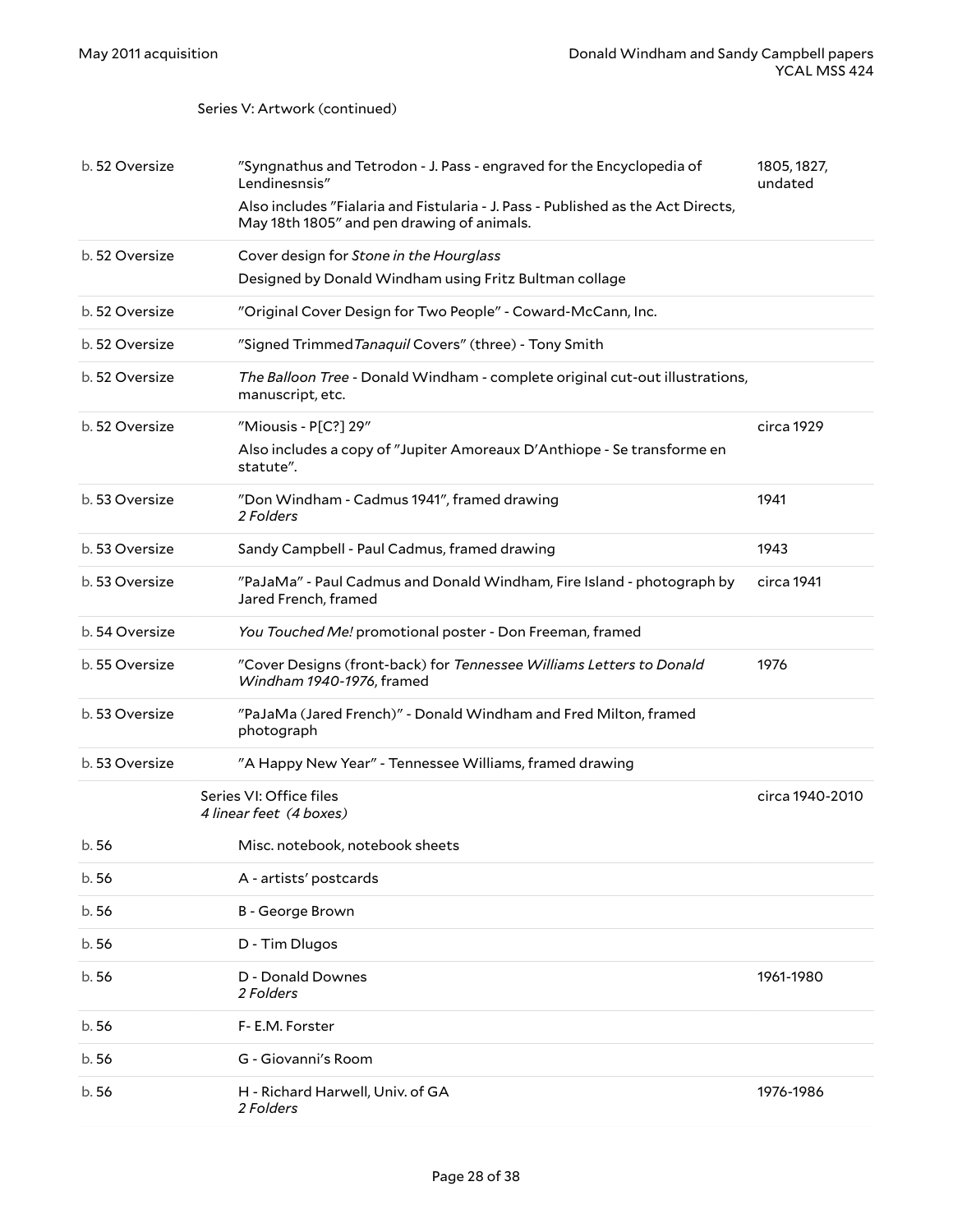| b.56  | H - Winston R. Holt - royalty statements                                           |           |
|-------|------------------------------------------------------------------------------------|-----------|
| b.56  | H - Winston Rinehart Holt                                                          |           |
| b.56  | L - Erich Linder - Mattiole                                                        |           |
| b.56  | L - Joseph LeSueur                                                                 |           |
| b.56  | M - Melton - Tennessee exchange regarding Rader                                    |           |
| b.56  | M - William Morrow                                                                 |           |
| b.56  | M - William Morrow & Co. - Lost Friendships business                               |           |
| b.56  | M - William Morrow & Co. - Lost Friendships misc.                                  |           |
| b.56  | M - William Morrow & Co. - Lost Friendships responses                              |           |
| b.56  | N - "New Songs Will Be Misunderstood"                                              |           |
| b.56  | P - Popular Library                                                                |           |
| b.56  | P - Paragon House                                                                  |           |
| b.56  | P - George Parsons<br>2 Folders                                                    |           |
| b.56  | S - Frances Steloff                                                                |           |
| b.56  | S - Allen W. Schwartz (Greenbaum, Wolff, Ernst)                                    |           |
| b.56  | T - Tanaquil - business                                                            | 1972-1976 |
| b.56  | T - Tanaquil - reviews, publicity                                                  |           |
| b.56  | T - Kenneth Tynan                                                                  |           |
| b.56  | W - Tennessee Williams' Letters to Donald Windham - introduction, notes            |           |
| b.56  | W - Posthumous T.W. correspondence (Spoto-Leurich etc.)                            |           |
| b.56  | W - Tennessee Williams' Letters to Donald Windham - reviews, publicity             |           |
| b. 56 | W - "P.S.: Being 'Friends Again' with Tennessee"                                   |           |
| b. 57 | Biographical material                                                              |           |
| b. 57 | Loose-leaf notebooks, clippings, etc.<br>2 Folders                                 | 1941-1943 |
| b. 57 | Loose materials from journals<br>2 Folders                                         | 1949-1963 |
| b. 57 | <b>B</b> - Billy Budd                                                              |           |
| b. 57 | E - Drafts of parts of Emblems of Conduct (some proposed chapters not<br>included) |           |
| b. 57 | E - Eyes of Finnigan                                                               |           |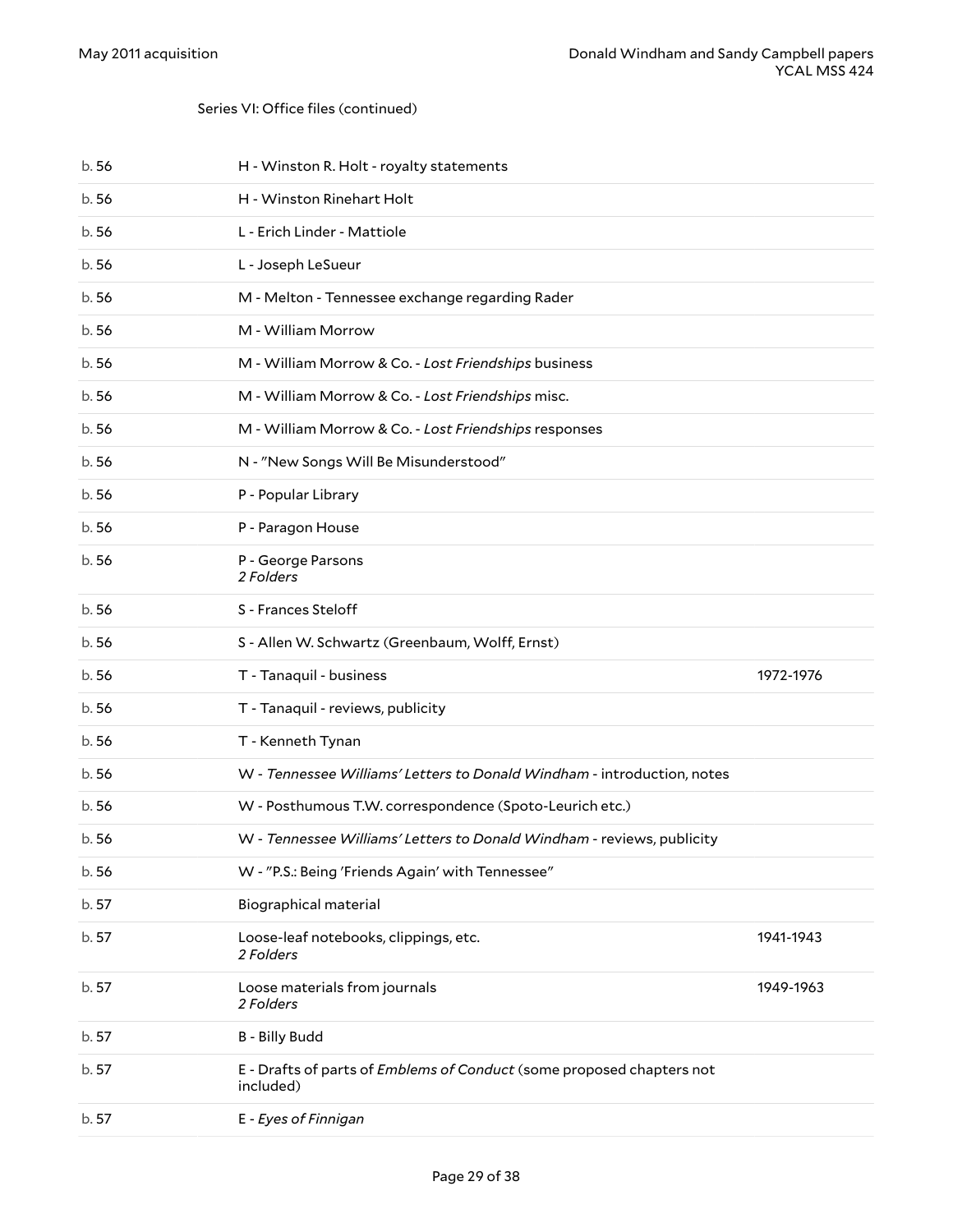| b. 57 | F - Fichi D' India                                        |
|-------|-----------------------------------------------------------|
| b. 57 | F - Charles Henri Ford                                    |
| b. 57 | G - Craig Gray - thesis on D.W.'s writings                |
| b. 57 | H - The Hero Continues (play)                             |
| b. 57 | I - In Fair Verona                                        |
| b. 57 | K - The Kelly Boys                                        |
| b. 57 | L - Like a Flower                                         |
| b. 57 | M - Mother's letters about homeplace                      |
| b. 57 | N - Notes on D.H. Lawrence                                |
| b. 57 | N - New Dominoes                                          |
| b. 57 | P - Poems                                                 |
| b. 57 | P - Palazzeschi translations                              |
| b. 57 | P-Picasso and the Owl                                     |
| b. 57 | Q - Quarrels of Brist                                     |
| b. 57 | S - Sardinia<br>2 Folders                                 |
| b.58  | A - Atlanta Monthly                                       |
| b.58  | B- The Balloon Tree - dummies, mock-ups                   |
| b.58  | C - Crowell                                               |
| b.58  | C - Curtis Brown                                          |
| b.58  | D - Doubleday and Random House - Like a Flower "Novel II" |
| b.58  | D - Dodson Rader                                          |
| b.58  | D - Dodson Rader - London Magazine - libel<br>2 Folders   |
| b.58  | G - Guggenheim                                            |
| b.58  | H - Harpers Bazaar                                        |
| b.58  | H - Harpers Magazine                                      |
| b.58  | H - Horizon                                               |
| b.58  | I - In Fair Verona                                        |
| b.58  | M - Madmoiselle                                           |
| b.58  | M - Mother's correspondence                               |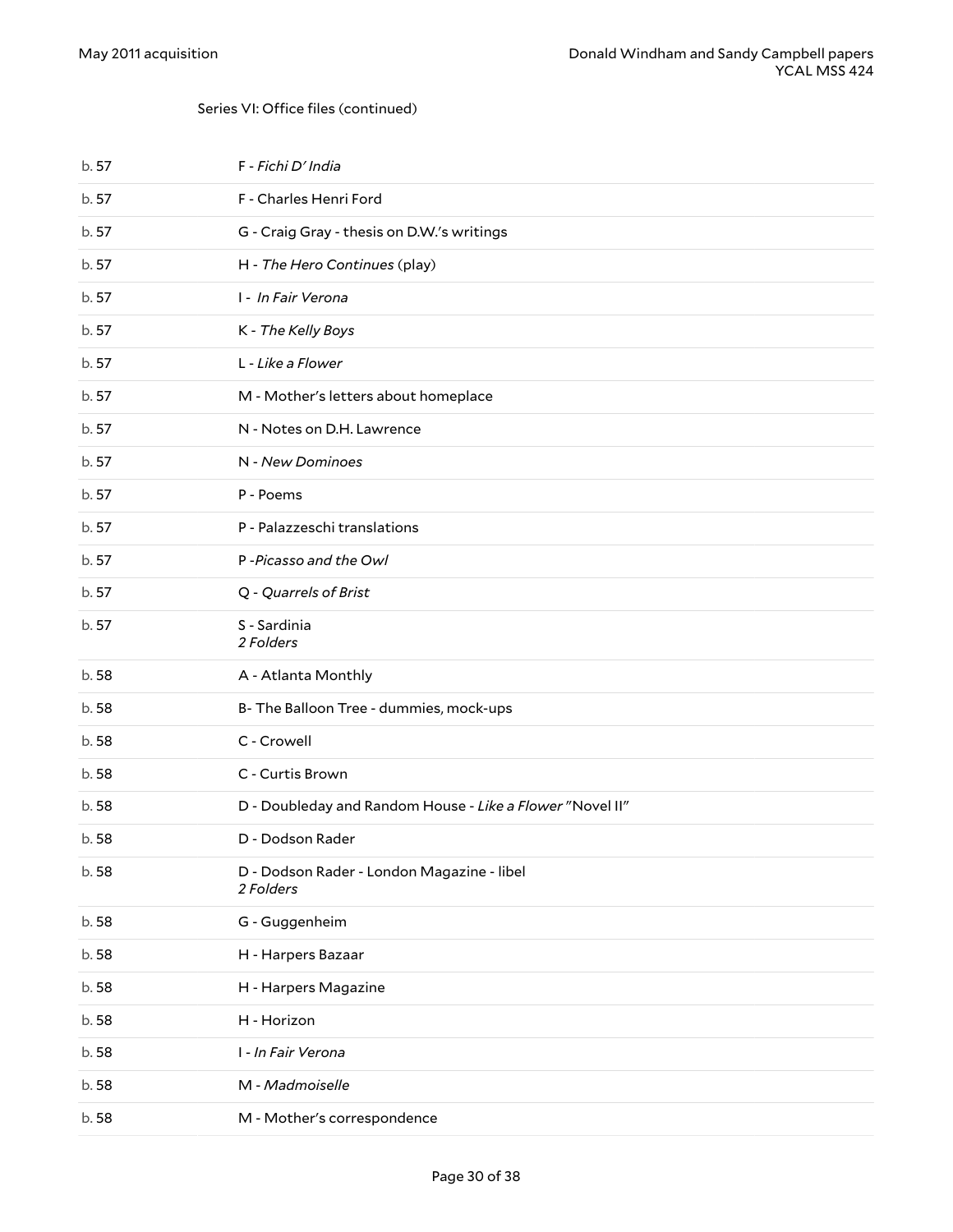| b.58  | M - Mondadire Due Vitae                            |      |
|-------|----------------------------------------------------|------|
| b.58  | M - Michael Joseph                                 |      |
| b.58  | N - New Directions                                 |      |
| b.58  | P - Partisan Review                                |      |
| b.58  | P - Paris Review                                   |      |
| b.58  | S - Scribners                                      |      |
| b.58  | S - The Stone in the Hourglass                     |      |
| b.58  | V - Various - Dog Star                             |      |
| b.58  | V - Various - The Hero Continues                   |      |
| b.58  | V- Various - Miscellaneous Magazines               |      |
| b.58  | Unlabeled artwork                                  |      |
| b. 59 | Stories - unpublished                              |      |
| b.59  | Stories from Yellow Paper - misc. notes and drafts |      |
| b. 59 | In the Cage - Fichi D'India                        |      |
| b. 59 | Publicity, reviews, etc.                           |      |
| b. 59 | Manuscripts and notes                              |      |
| b. 59 | Poetry<br>2 Folders                                |      |
| b. 59 | Poems                                              |      |
| b. 59 | Melton                                             |      |
| b. 59 | Autobiography                                      | 1940 |
| b. 59 | Autobiography                                      | 1941 |
| b. 59 | Autobiography                                      | 1942 |
| b. 59 | Current work                                       |      |
| b. 59 | Articles on T. Williams                            |      |
| b. 59 | Miscellaneous letters                              |      |
| b. 59 | The Weigela Club - early drafts of., etc.          |      |
| b.59  | Clipping: Stonelle                                 |      |
| b. 59 | <b>Italian Articles</b>                            |      |
| b. 59 | Today Is Saturday Night                            |      |
| b. 59 | Like a Flower                                      |      |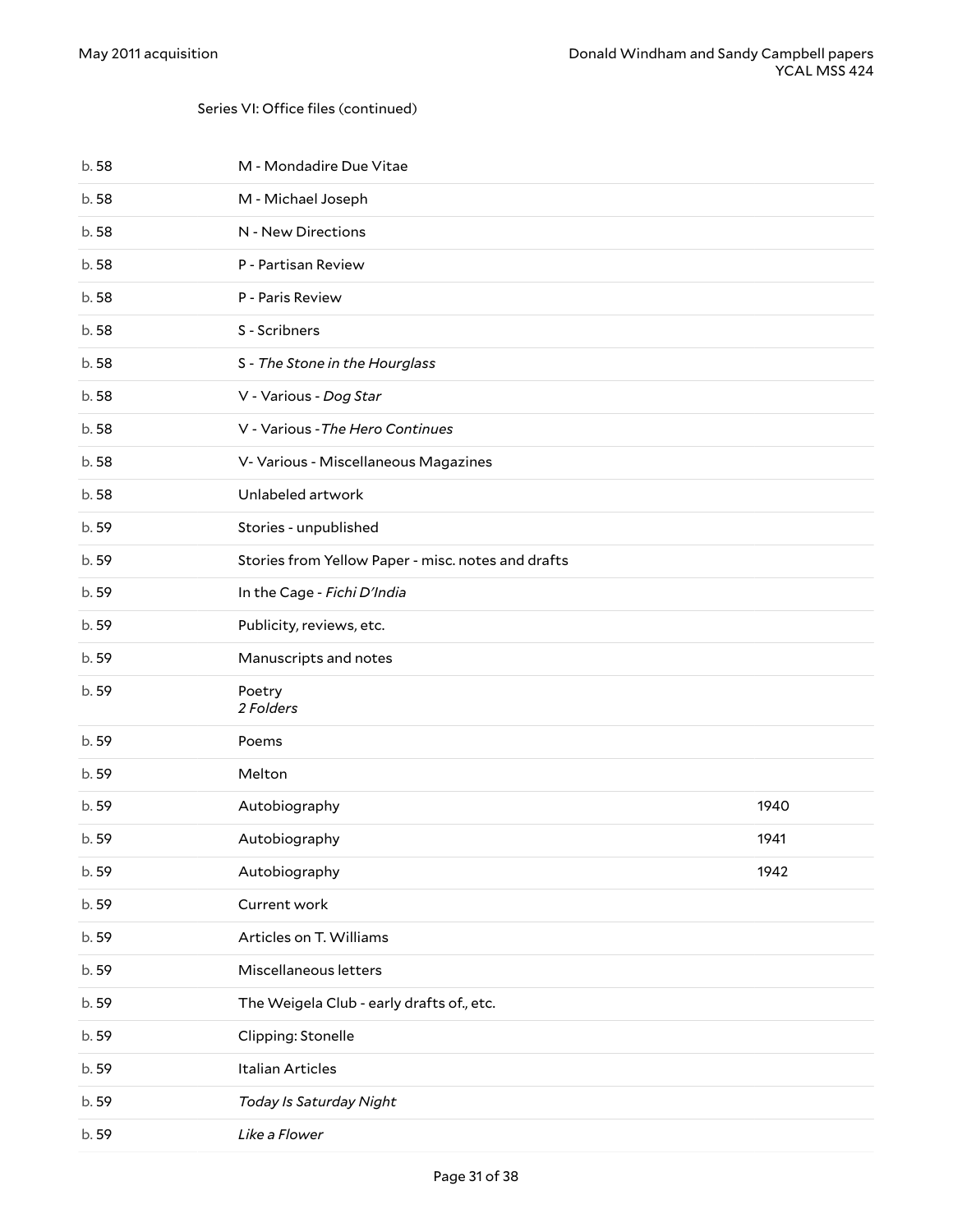<span id="page-31-2"></span><span id="page-31-1"></span><span id="page-31-0"></span>

| b. 59 | Eliz. McFadder                                                                                       |                 |
|-------|------------------------------------------------------------------------------------------------------|-----------------|
| b.59  | Anne Ryan - Journal                                                                                  |                 |
| b. 59 | Anne Ryan<br>3 Folders                                                                               |                 |
| b. 59 | Anne Wood - published<br>3 Folders                                                                   |                 |
|       | Series VII: Other papers<br>1.42 linear feet (2 boxes)                                               | circa 1960-1999 |
|       | Arranged into two groupings: Business files and Subject files.                                       |                 |
|       | <b>Business files</b>                                                                                |                 |
| b.60  | Contracts - miscellaneous                                                                            |                 |
| b.60  | Copyrights<br>2 Folders                                                                              |                 |
|       | Subject files                                                                                        |                 |
| b.60  | Fritz Bultmann                                                                                       |                 |
| b.60  | Fritz Bultmann<br>2 Folders                                                                          |                 |
| b.60  | Pavel Tchelitchew                                                                                    |                 |
| b.60  | Joseph Cornell                                                                                       |                 |
| b.60  | Various material regarding writing                                                                   |                 |
|       | Includes The Oxford American Magazine (1995).                                                        |                 |
| b.60  | Photo: Newspaper Clippings                                                                           | 1960s           |
| b.60  | Material regarding Tchelitchew - Morse Howe                                                          |                 |
| b.60  | Clippings - mainly Italian - Two People                                                              |                 |
| b.60  | <b>Button &amp; Henry</b><br>Contains material regarding Henrietta Michaelson.                       |                 |
| b.61  | Various material<br>Includes limited correspondence, clippings, photocopies and printed<br>material. | 1990s           |
| b.61  | The Warm Country - reviews                                                                           | 1962            |
| b.61  | Two People - reviews and correspondence                                                              | 1965            |
| b.61  | Clippings, reviews, letters, various books                                                           | 1960            |
| b.61  | Book clippings                                                                                       | 1960s-1970s     |
| b.61  | Reviews - Emblems of Conduct                                                                         | circa 1964      |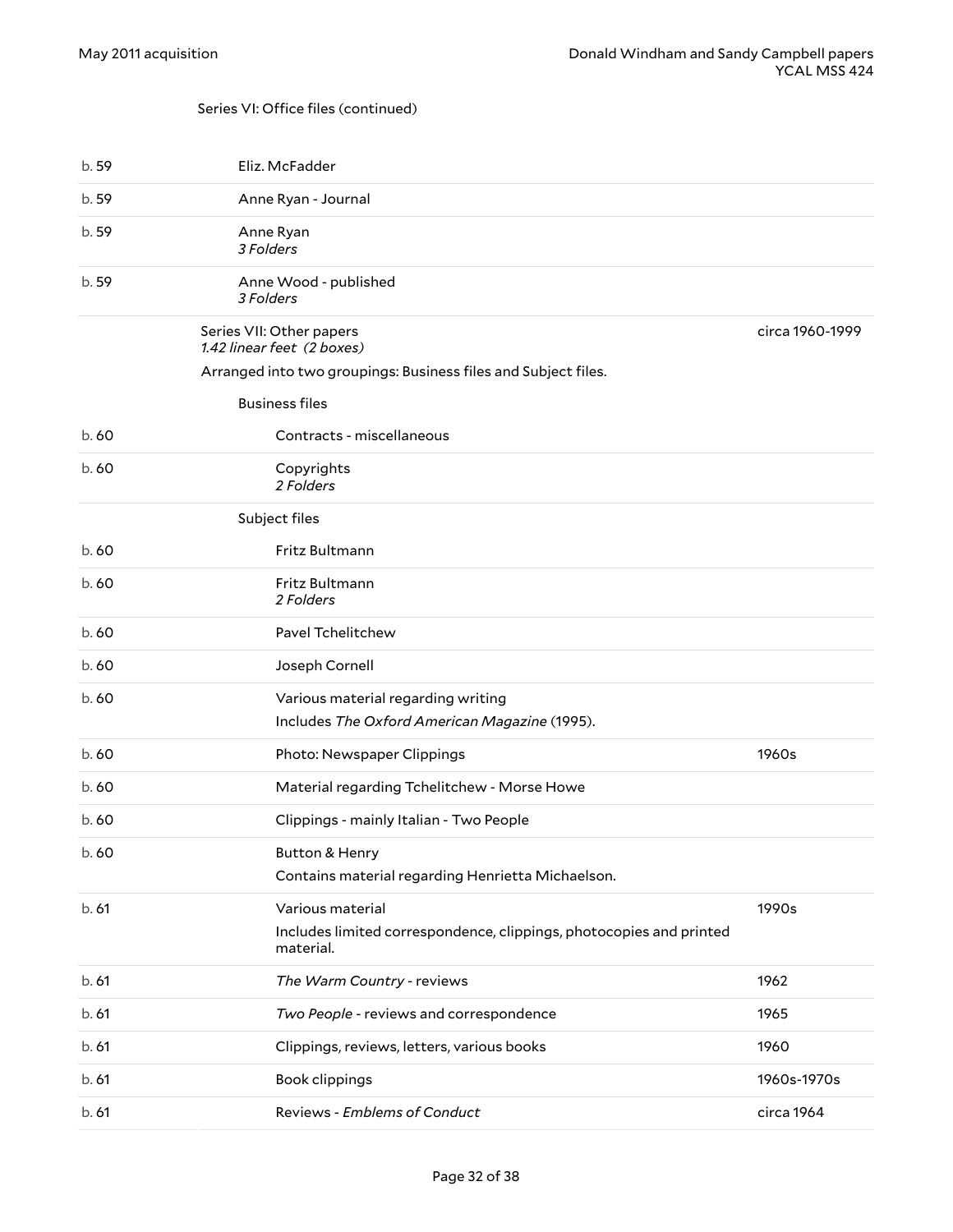<span id="page-32-1"></span><span id="page-32-0"></span>

|                | Series VIII: Sandy Campbell papers<br>1.25 linear feet (2 boxes)                                                                         | circa 1940-1999 |
|----------------|------------------------------------------------------------------------------------------------------------------------------------------|-----------------|
| b. 62 Oversize | Art scrapbook                                                                                                                            |                 |
| b. 62 Oversize | School photographs and Kent School diploma                                                                                               |                 |
| b.63           | Photographs by Alfredo Valente                                                                                                           |                 |
| b.63           | Correspondence - clippings from Don's Scrapbook                                                                                          |                 |
| b.63           | Sandy's Theater scrapbook                                                                                                                |                 |
| b.63           | Photographs                                                                                                                              |                 |
| b.63           | Photographs of Paul Cadmus, Lincoln, Fidelma                                                                                             |                 |
| b.63           | Photographs - Rome                                                                                                                       | 1964            |
| b.63           | Photographs                                                                                                                              | 1940-1941       |
| b.63           | Photographs - portrait of Windham and Campbell                                                                                           |                 |
| b.63           | Photographs circa 1948, Correspondence 1990s                                                                                             | 1948, 1990s     |
| b.63           | Miscellaneous                                                                                                                            |                 |
| b.63           | <b>Current work: Sandy Documents</b>                                                                                                     |                 |
| b.63           | Book reviews, manuscripts                                                                                                                |                 |
|                | Series IX: Printed material<br>2 linear feet (2 boxes)                                                                                   | 1944-2004       |
| b. 64          | Magazines<br>2 Folders                                                                                                                   | 1947-1973       |
| b.64           | "Sur"                                                                                                                                    |                 |
| b.64           | Various Material                                                                                                                         |                 |
|                | Includes The James White Review, Isadora Duncan: Muse of Modernism<br>catalog, various postcards; and Martha Graham by Carl Van Vechten. |                 |
| b. 64          | View Magazine                                                                                                                            | 1944-1946       |
| b. 64          | Various Play Bills                                                                                                                       | 1945-1948       |
| b. 64          | View Magazine                                                                                                                            | 1942-1945       |
| b. 64          | Various Play Bills                                                                                                                       | 1948-1995       |
| b. 64          | Various Play Bills                                                                                                                       | 1941-1980s      |
| b. 64          | Various Play Bills                                                                                                                       | 1945-1989       |
| b. 64          | Atlanta Intown, newspaper                                                                                                                | 2004 August     |
| b. 64          | New-Story magazine<br>Also contains The American Pen magazine (Fall 1974).                                                               | 1951 October    |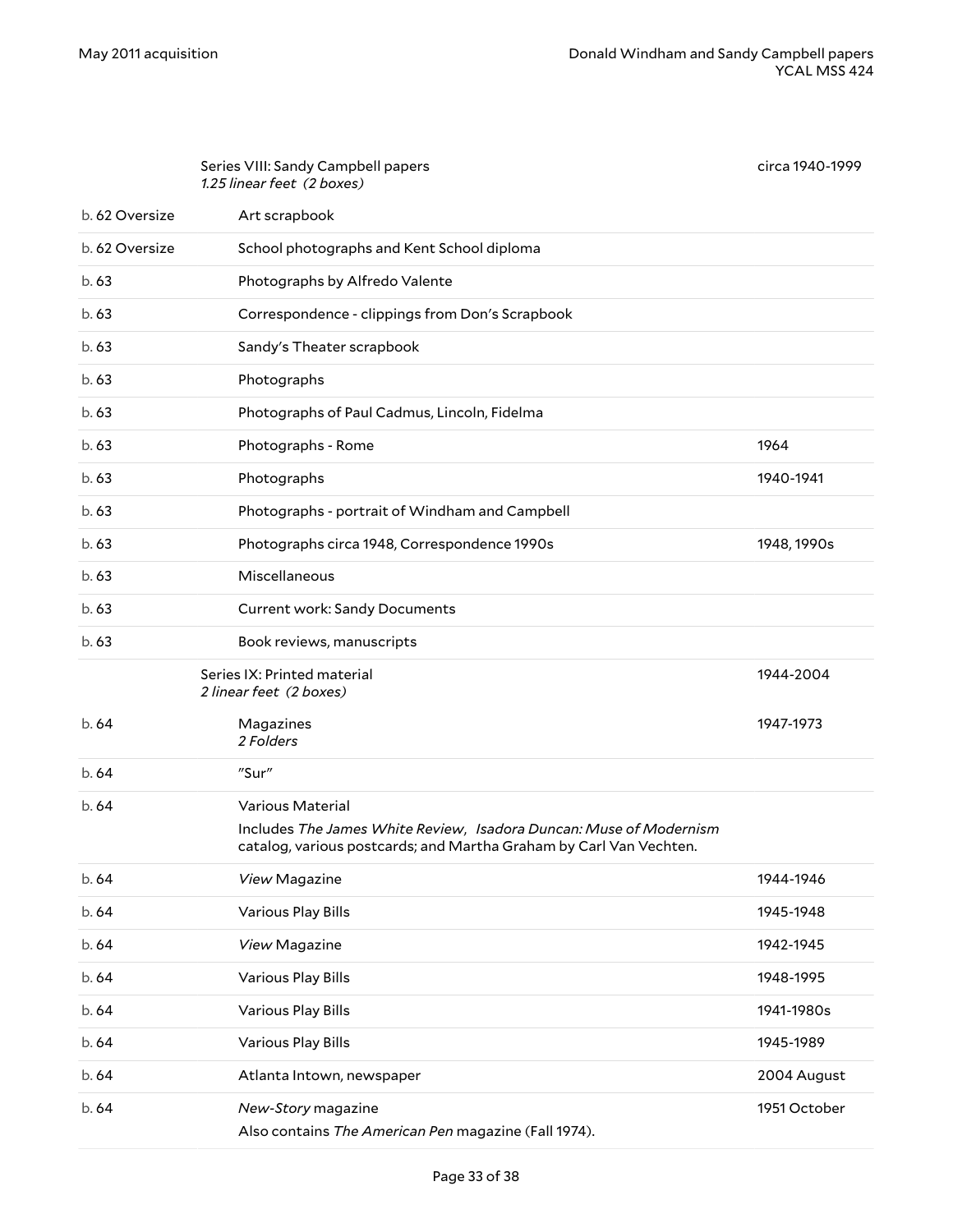#### Series IX: Printed material (continued)

<span id="page-33-0"></span>

| b. 65                            | Matchbooks - two boxes<br>2 Folders                                                                                                                                                                                                                                                                                                                                                 |               |
|----------------------------------|-------------------------------------------------------------------------------------------------------------------------------------------------------------------------------------------------------------------------------------------------------------------------------------------------------------------------------------------------------------------------------------|---------------|
| b.65                             | U.S. Stamps                                                                                                                                                                                                                                                                                                                                                                         |               |
| b. 20 Oversize                   | <i><u><b>Interview</b></u></i>                                                                                                                                                                                                                                                                                                                                                      | 1992 December |
| b. 20 Oversize                   | Joe's First Issue                                                                                                                                                                                                                                                                                                                                                                   |               |
|                                  | Series X: Audiovisual materials<br>0.42 linear feet (1 box)                                                                                                                                                                                                                                                                                                                         | 1967-1999     |
|                                  | Audiovisual material. Restricted fragile. Reference copies may be requested.<br>Consult Access Services for further information.                                                                                                                                                                                                                                                    |               |
| $b.66$ , $III$<br>39002099365323 | "Interview with Donald Windham on Joseph Cornell"<br>1 Audiocassette 00:59:38 Duration (HH:MM:SS.mmm)<br>The program is distorted at times. The program ends abruptly. Static and<br>buzz can be heard. Audio, at times, may sound hollow or unclear.<br>[Aviary] ycal mss 0424 39002099365323                                                                                      | 1980 December |
|                                  | Audiovisual material. Restricted fragile. Reference copies may be requested.<br>Consult Access Services for further information.                                                                                                                                                                                                                                                    |               |
| $b.66$ , $III$<br>39002099365331 | "Tennessee Williams/New Orleans Literary Festival: Memories of the<br>Youthful and Older Tennessee"<br>1 Audiocassette 00:59:12 Duration (HH:MM:SS.mmm)<br>The program was recorded at a very high level. The program is distorted at<br>times. The right channel was recorded at a lower level for the last 14 minutes<br>of the program.<br>[Aviary] ycal_mss_0424_39002099365331 | 1997          |
|                                  | Audiovisual material. Restricted fragile. Reference copies may be requested.<br>Consult Access Services for further information.                                                                                                                                                                                                                                                    |               |
| b.66                             | "Tennessee Williams/New Orleans Literary Festival: Memories of the<br>Youthful and Older Tennessee"<br>1 Audiocassette                                                                                                                                                                                                                                                              | 1997          |
|                                  | This audiocassette is a duplicate. It has not been digitized.                                                                                                                                                                                                                                                                                                                       |               |
| $b.66$ , $III$<br>39002102317402 | "Dakin Williams in New Orleans"<br>YCALMSS424_0001<br>1 Videocassette (VHS) 01:04:51 Duration (HH:MM:SS.mmm)<br>The tape has very poor video quality.                                                                                                                                                                                                                               | 1992 March 26 |
|                                  | A note belonging with the tape reads: For George T. Parsons III with<br>affection - Dakin Williams July 25, 1992 Filmed March 26, 1992.                                                                                                                                                                                                                                             |               |
| b.66                             | "Don's Talk: Rome '67", film reel                                                                                                                                                                                                                                                                                                                                                   | 1967          |
| $b.66$ , $III$<br>39002102317410 | "Omnibus: Joseph Cornell"<br>YCALMSS424_0002<br>1 Videocassette (VHS) 00:51:06 Duration (HH:MM:SS.mmm)                                                                                                                                                                                                                                                                              |               |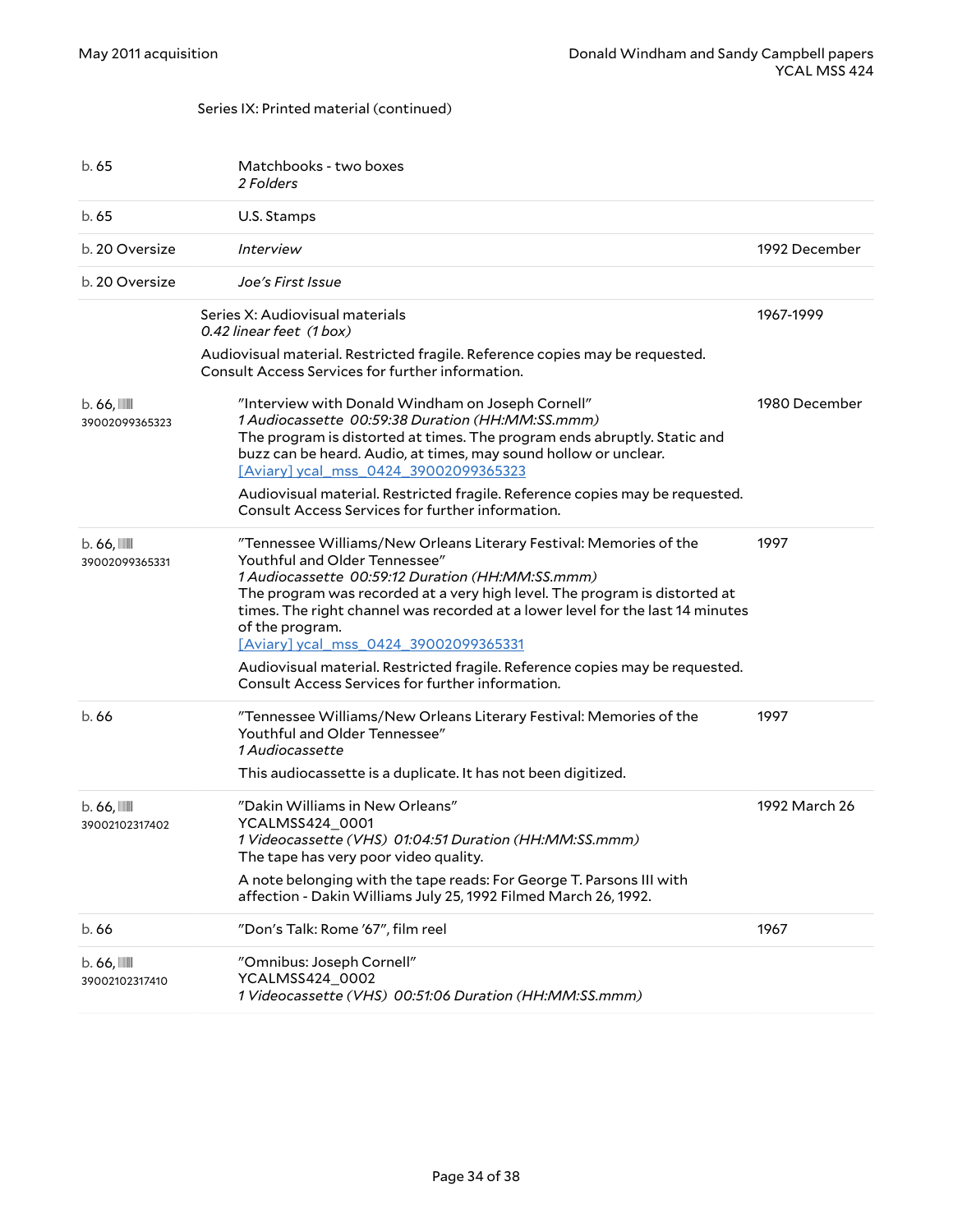### <span id="page-34-0"></span>**February 2012 acquisition, 1888-2005, undated**

#### *2.5 linear feet (6 boxes)*

Contains writings, postcards, correspondence, ephemera, and audiovisual materials created by or related to the lives and work of Donald Windham and Sandy Campbell.

Gift of the Estate of Donald Windham, 2012.

Box 73 (audiovisual materials): Use of originals is restricted. Reference copies may be requested. Consult Access Services for further information.

Materials maintain arrangement found at time of acquisition.

<span id="page-34-1"></span>

|       | Personal papers<br>2.08 linear feet (5 boxes)                                                                    | 1888-2005                   |
|-------|------------------------------------------------------------------------------------------------------------------|-----------------------------|
| b.68  | Actor's Equity Association cards                                                                                 | 1956, undated               |
| b.68  | Address book                                                                                                     | undated                     |
| b.68  | Lambda Literary Award given to Donald Windham                                                                    | 1996                        |
| b.68  | Bibliography                                                                                                     | undated                     |
| b.68  | Bibliography                                                                                                     | undated                     |
| b.68  | Bibliography                                                                                                     | undated                     |
| b.68  | A Hero of the Left by James Foss--draft and related correspondence                                               | circa 2001                  |
| b.68  | Correspondence                                                                                                   | circa 1956-2004             |
| b.68  | Correspondence                                                                                                   | circa 1957-1995             |
| b.68  | Correspondence                                                                                                   | circa 1888-1986             |
| b.69  | Correspondence with Bruce Kellner<br>(10 folders)                                                                | circa 1976-2001             |
| b. 70 | Emblems of Conduct--clippings, obituaries, and other papers                                                      | circa 1968-1971             |
| b. 70 | Mr.s Joyce of Zurich and Mr. Forster of King's--proofs                                                           | 1989 August 16              |
| b.70  | Interview with Donald Windham                                                                                    | 2001                        |
| b.70  | Photographs                                                                                                      | circa 1914-2001,<br>undated |
| b.70  | Pamphlets, booklets, ephemera, and other printed material<br>(5 folders)                                         | circa 1947-2005,<br>undated |
|       | Contains clippings, newspapers, exhibition catalogs, programs, and other<br>related papers.                      |                             |
| b.71  | Postcards, clippings, and ephemera<br>(11 folders)                                                               | circa 1956-1981,<br>undated |
|       | Contains many postcards, many blank and some used as correspondence,<br>along with other clippings and ephemera. |                             |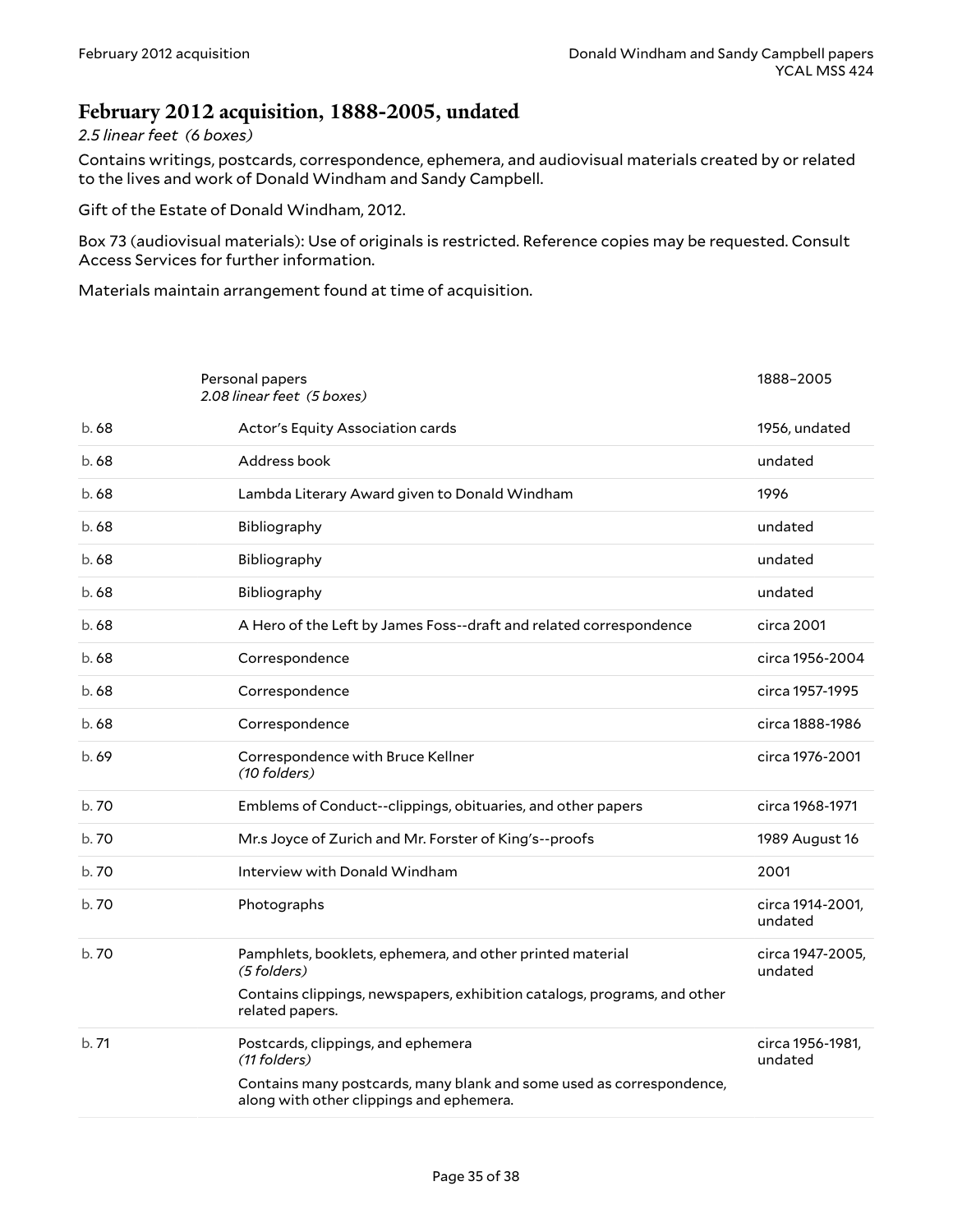#### Personal papers (continued)

<span id="page-35-0"></span>

| b.72 | Postcards<br>(5 folders)                                                                                                                               | circa 1902-1976,<br>undated |
|------|--------------------------------------------------------------------------------------------------------------------------------------------------------|-----------------------------|
|      | Contains many postcards, many blank and some used as correspondence.                                                                                   |                             |
| b.71 | Cabinet photographs                                                                                                                                    | undated                     |
| b.72 | Typed notes about "Biography of Alice b. Toklas"                                                                                                       | undated                     |
| b.72 | <b>Two People</b>                                                                                                                                      | undated                     |
|      | Contains "Two People," handwritten in two volumes stored in a green<br>slipcase.                                                                       |                             |
| b.72 | Photographs and printed material removed from books                                                                                                    | circa 1957-1980             |
|      | Audiovisual materials<br>0.42 linear feet (1 box)                                                                                                      | 1997-1999,<br>undated       |
|      | Box 73 (audiovisual materials): Use of originals is restricted. Reference copies may<br>be requested. Consult Access Services for further information. |                             |
| b.73 | "Tennessee Williams: Orpheus of the American Stage" film version<br>1 Videocassette (VHS)                                                              | undated                     |
| b.73 | A Conversation with Tennessee Williams in New Orleans<br>1 Videocassette (VHS)                                                                         | undated                     |
| b.73 | Lavender Dixie--1997 Tennessee Williams/New Orleans Literary Festival<br>1 Audiocassette                                                               | 1997                        |
| b.73 | Memoirs--1997 Tennessee Williams/New Orleans Literary Festival<br>1 Audiocassette                                                                      | 1997                        |
| b.73 | "Tennessee Williams: The Pennyland Recordings" on NPR's All Things<br>Considered<br>1 Audiocassette                                                    | circa 1999                  |
|      | Content aired on NPR's All Things Considered on May 28, 1999.                                                                                          |                             |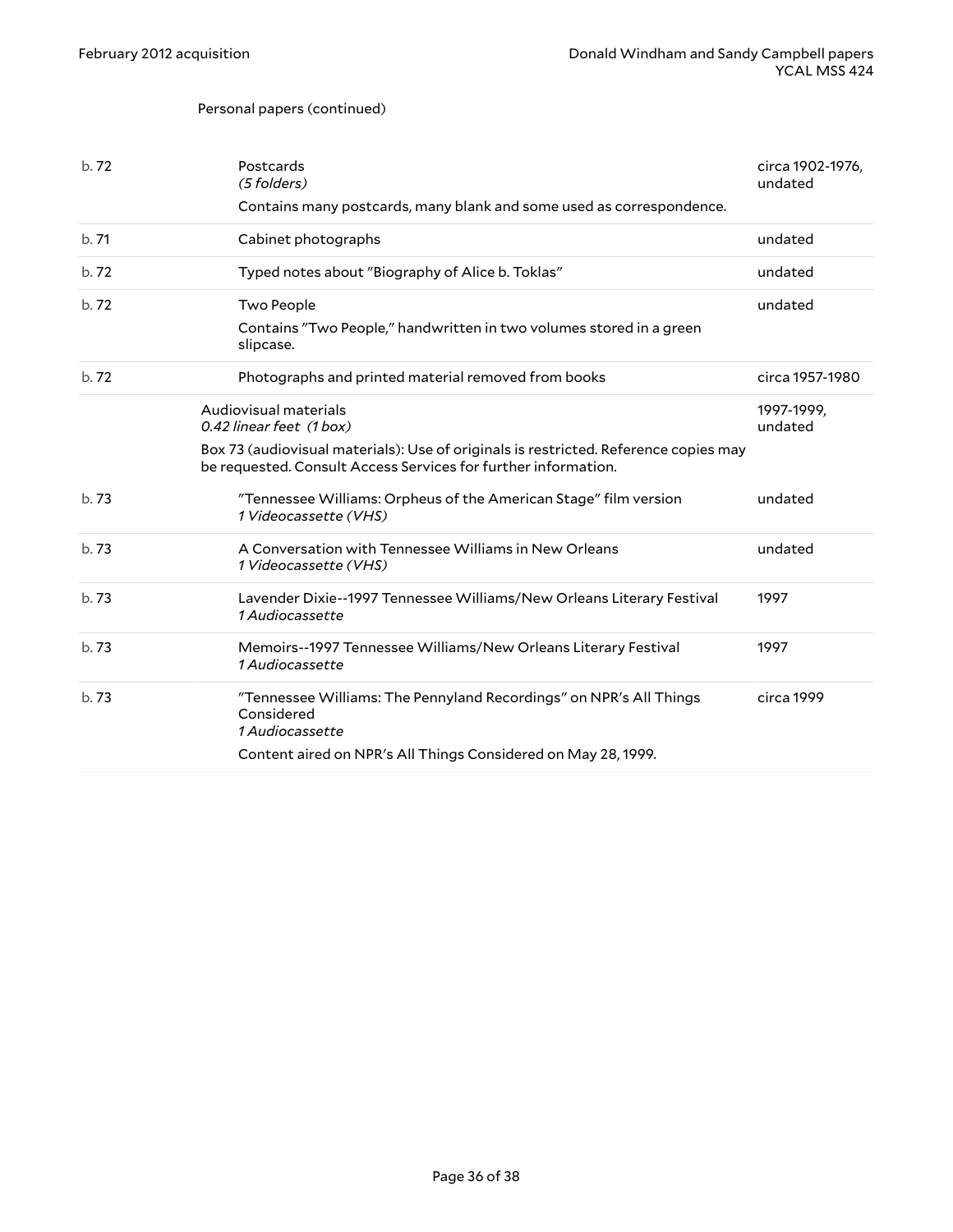### <span id="page-36-0"></span>**July 2014 acquisition, circa 1950-1972, undated**

#### *9.67 linear feet (6 boxes)*

Contains artworks held by Donald Windham and Sandy Campbell as part of their personal collection.

Gift of the Estate of Donald Windham, 2014.

Box 79: Restricted fragile material for use only with curatorial approval. Consult Access Services for further information.

| b.74  | "Pins sur la Cote d'A" by Henri Edmond Cross                                                                                                                                                                                                                                                                                            | undated    |
|-------|-----------------------------------------------------------------------------------------------------------------------------------------------------------------------------------------------------------------------------------------------------------------------------------------------------------------------------------------|------------|
| b.74  | Donald Windham portrait by Jared French<br>Artwork is graphite on paper.                                                                                                                                                                                                                                                                | circa 1950 |
| b.74  | Woodcuts and etchings by Anne Ryan<br>Includes works entitled "The Window," "Angel," "Face VI," and "Untitled."                                                                                                                                                                                                                         | undated    |
| b.74  | Self-portrait by George Tooker<br>Artwork is graphite on paper.                                                                                                                                                                                                                                                                         | 1952       |
| b.74  | "Donald Windham and Sandy Campbell" drawing by George Tooker<br>Artwork is graphite on paper.                                                                                                                                                                                                                                           | 1955       |
| b. 75 | "Untitled"--twenty two small works by John Digby<br>Works are collage on paper.                                                                                                                                                                                                                                                         | undated    |
| b.76  | "Untitled" by Anne Ryan<br>Artwork is framed.                                                                                                                                                                                                                                                                                           | undated    |
| b.77  | "Tanaquil, Donald Windham" lithographs by Tony Smith<br>One lithograph is signed and inscribed by the artist, "For Sandy / Tony / 6/2/72".                                                                                                                                                                                              | 1972       |
| b.78  | "Tanaquil, Donald Windham" lithograph by Tony Smith<br>Framed lithograph is signed and inscribed by the artist, "For Don / Tony / 6/2/72".                                                                                                                                                                                              | 1972       |
| b.79  | "Untitled" works by Joseph Cornell<br>Contains two small artworks--one photograph of two small girls with Cornell<br>inscription on the back that reads "Gish girls" and one blue printout of a bird.<br>Box 79: Restricted fragile material for use only with curatorial approval. Consult<br>Access Services for further information. | undated    |